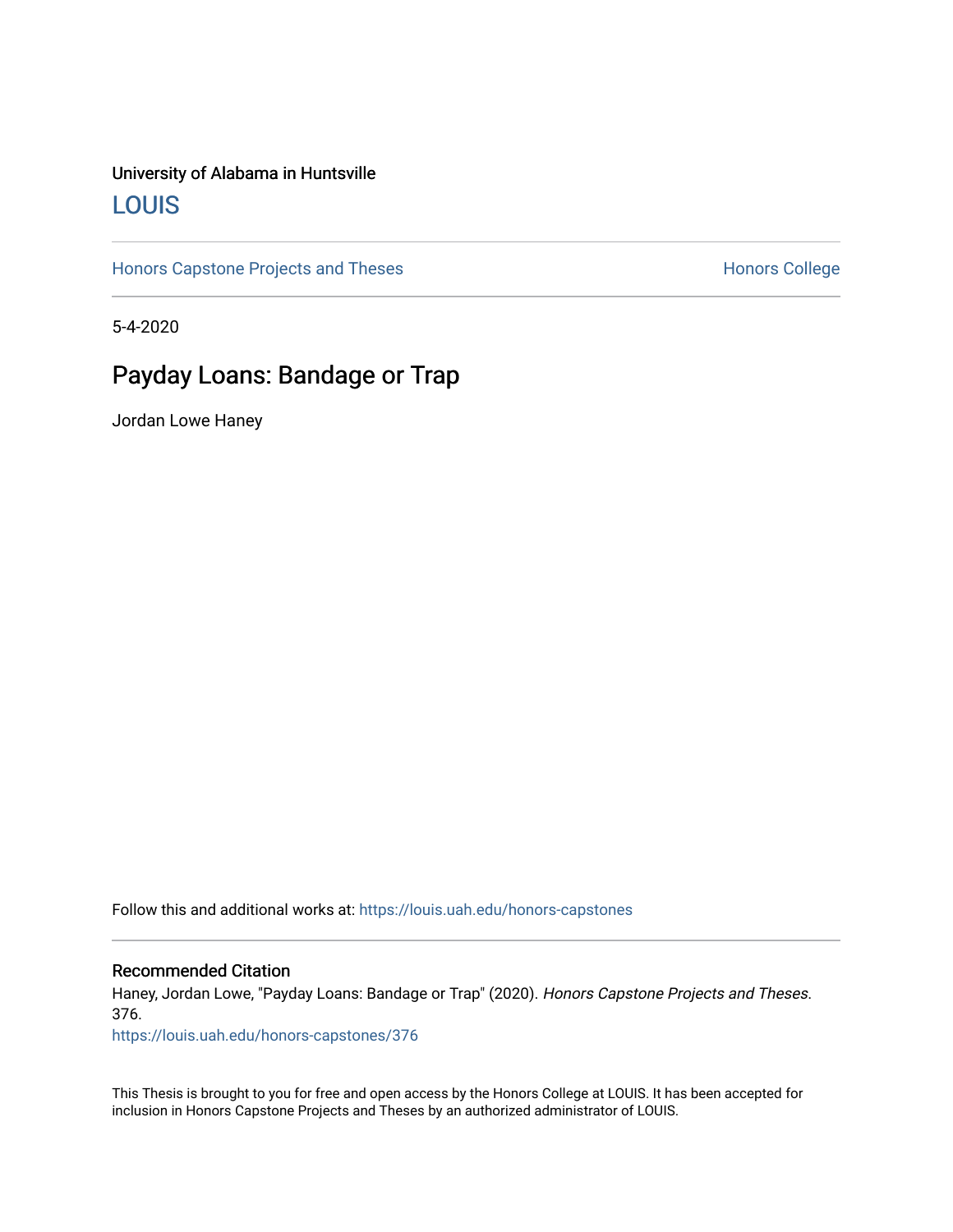# **Payday Loans: Bandage or Trap**

by

## Jordan Lowe Haney

An Honors Capstone

submitted in partial fulfillment of the requirements

for the Honors Certificate

to

 $\mathcal{G}_\mathcal{C}$ 

**The Honors College** 

of

The University of Alabama in Huntsville

May 4, 2020

Honors Capstone Director: Dr. Wafa Orman

**Associate Professor of Economics** 

Student

May 4, 2020

Wafa Hakim Orman Director

May 5, 2020

Department Chair

Date

Date

Honors College Dean

Date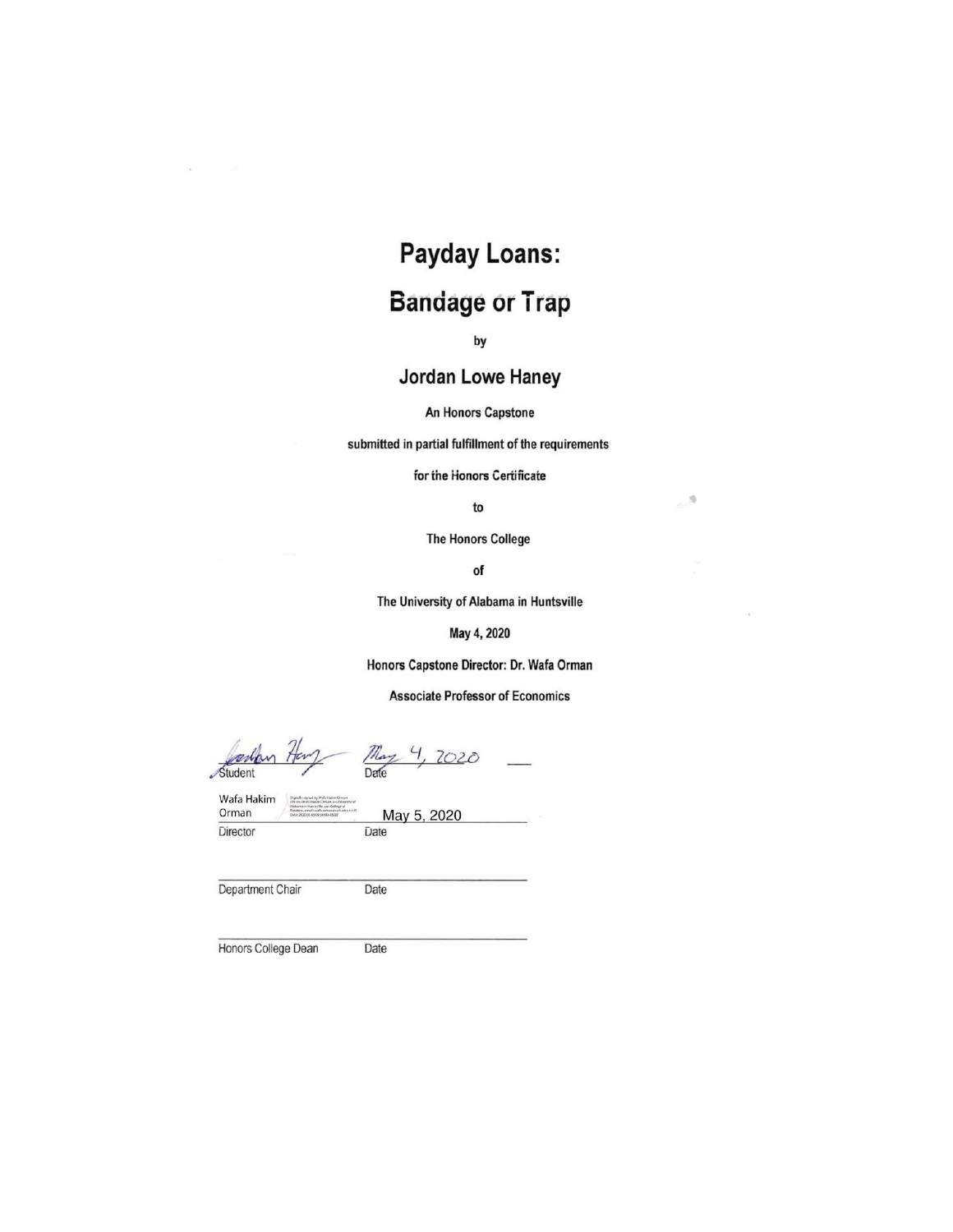#### **Introduction**

The payday loan industry, in its modern form, seemed to have popped up out of nowhere in the late twentieth century, and lawmakers are still scrambling to find-out the best way to regulate it while payday lenders simultaneously seek to find the best way to avoid regulation. There are fierce arguments for and against payday lending. Detractors say these institutions force the most vulnerable in society into an uncontrollable cycle of indebtedness, and proponents claim that these loans are the lesser of many other evils and simply carry out the will of the free market. This paper will seek to provide the reader with a historical background and legal context of how the modern era of payday lending has come to be, give an in-depth discussion of the benefits and draw-backs of allowing payday lenders to legally operate, and perform data analysis to determine the effects of payday lending on bankruptcy rates.

#### **Background**

To fully understand the payday lending industry in its entirety, it is important to know how it became so prominent in many parts of the United States. Payday loans are part of a larger group of alternative financial services. These include "payday loans, rent-to-own financing, pawnshops, refund anticipation loans and title loans (Kim, Kyoung Tae)." However, even in this industry, Payday loans are unique due to the lack of collateral, making them riskier for the lender. However, the lender does not bear the risk alone. Instead, the borrower is the one that is forced to bear a large part of this risk in the form of astronomical interest rates.

People of all social classes need access to a line of credit. Of course, these different classes need it for different reasons. Higher classes may use it for purposes that are beneficial to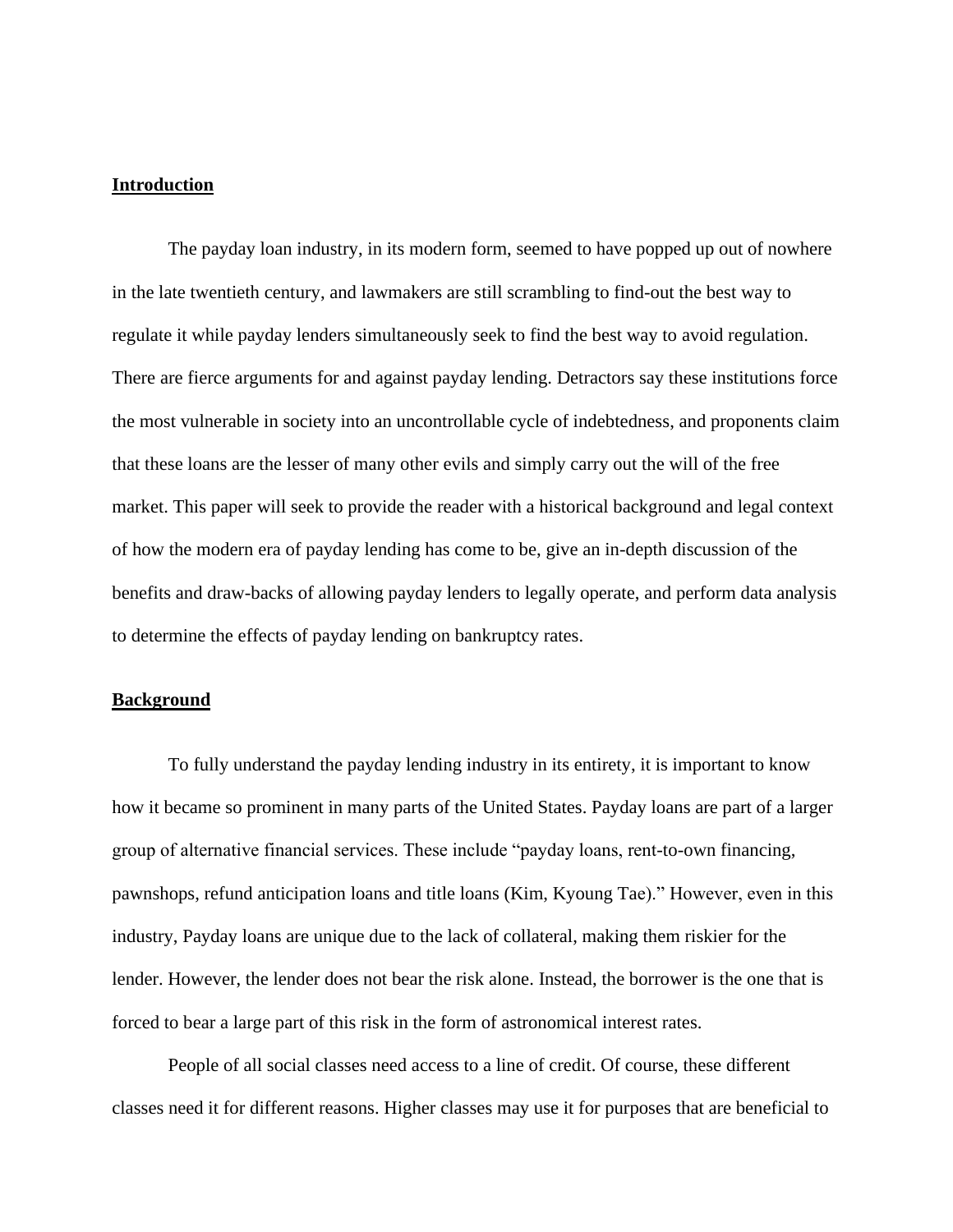them, such as buying a new house or making an investment. These are beneficial to the wellbeing of the borrower, but not essential at a moment's notice. On the other hand, less wealthy individuals are more likely to need credit to bail themselves out of emergencies, making them comparatively more desperate for immediate cash.

In 2017, Champlain College's Center for Financial Literacy graded each state and Washington D.C. on its financial literacy education provided to graduating high-school students. Out of all 51, only five states obtained an "A," and 15 received a "D" or "F." With the education system failing so many of its students, it is no surprise that people could fall into a cycle of indebtedness. In many states it is the burden of the parents to teach their kids financial basics. This perpetuates a cycle of poverty that dooms those who come from lines of financially uneducated individuals to repeat the same mistakes as their predecessors. When you combine this lack of financial literacy with a heavy demand for quick cash, it enables many financial institutions to charge exorbitant interest rates.

While the strings attached to these short-term loans could be looked at by some as a contract like any other between adults, others look at it as a scheme to take advantage of the poor. There is a historical precedent for the latter view; laws have been on the books since ancient times, even being ingrained in some religious texts. All of the Abrahamic religions have prohibited usury at some point or another, and even the Buddhist principle of right livelihood is perceived to be anti-usury. These laws and beliefs have tried to negate the amount of advantage that people and institutions that have money can take over people who do not have it. In the case of the United States, usury laws have been in place to varying degrees since the colonial period (Rockoff, Hugh). It was not until relatively recently that they have begun to disappear.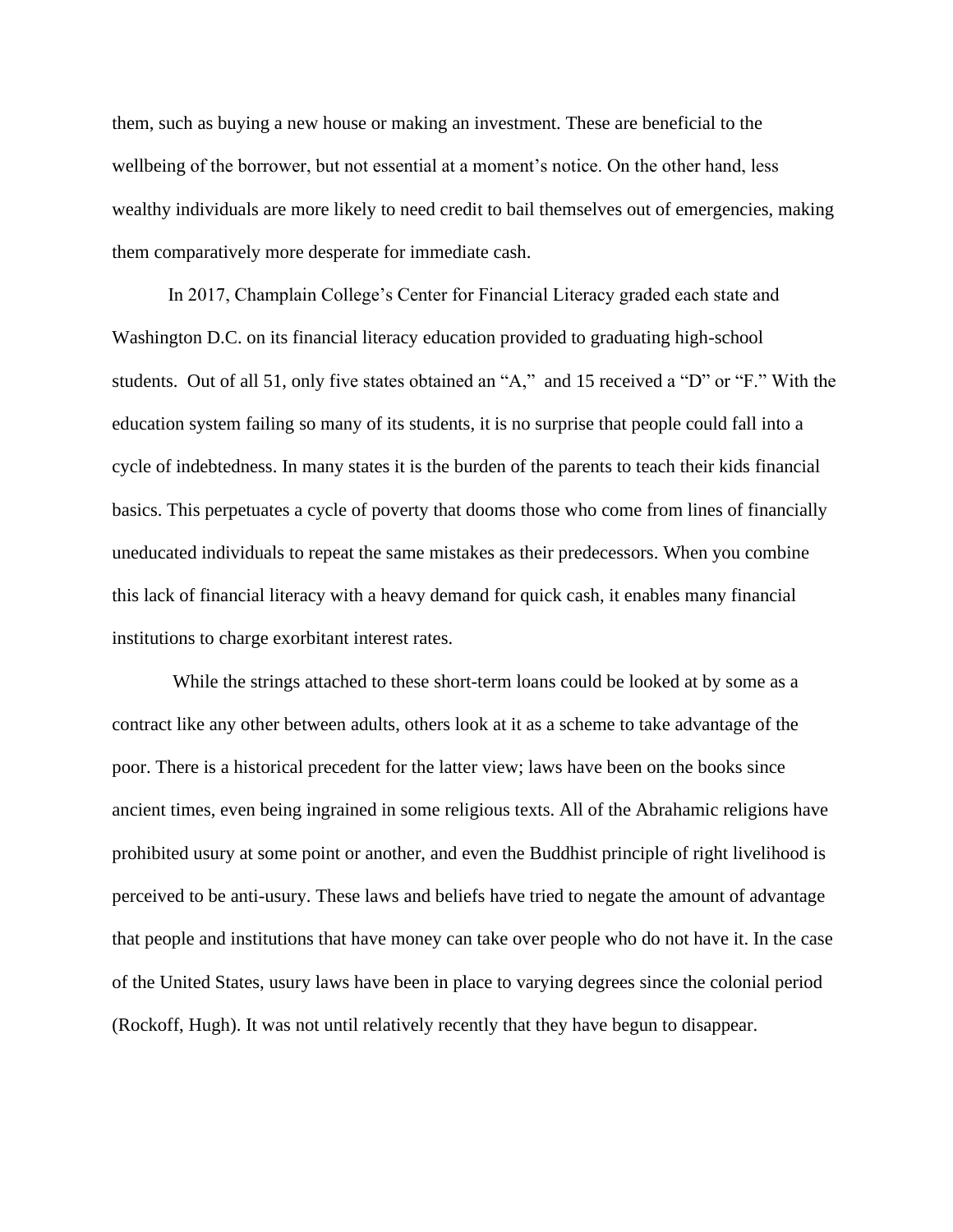Usury laws allowed loan sharks to take advantage of gaps in the market that legal businesses couldn't satisfy. In the early 1900's, these "Salary Lenders" would charge high interest rates to the people who could afford it least and use brutal and humiliating means to enforce collection ("A Short History of Payday Lending Law.") The Uniform Small Loan Laws passed throughout the early part of the 21st century sought to change this by driving illegal lenders out of business. "The most feasible and desirable method seems to be the introduction of commercial capital into the small loan field in sufficient quantities to satisfy the need for small loans at a rate of interest both fair to both borrower and lender, and to eliminate the loan shark evil by competition rather than by restriction ("The Uniform Small Loan Law" )." The goal was to find the balance where reputable small lenders could make enough of a profit to stay in business, but not enough to take advantage of their customers. This law would theoretically kill two birds with one stone by eliminating the loan shark industry and protecting borrowers. This act concluded that a three and a half percent monthly interest rate was fair for both parties and the loan amount should not exceed \$300 ("The Uniform Small Loan Law.") While some states that adopted the law edited the interest rates a bit, the spirit of the law remained the same throughout the states that were to adopt the law, and this put the yearly annual percentage rates for states adopting the law between 18% and 42% ("A Short History of Payday Lending Law"). These rates were higher than normal usury rates, but still far less than Salary Lenders' rates. In total, 34 states ended up passing versions of the Uniform Small Loan Law in the first half of the 20th century (Why Cap Small Loans at 36%.).

In the second half of the twentieth century, the landscape for lending began to change significantly. Banks grew across state borders, and some were able to operate on a national scale. This opened the door to banks being able to take advantage of the National Bank act of 1864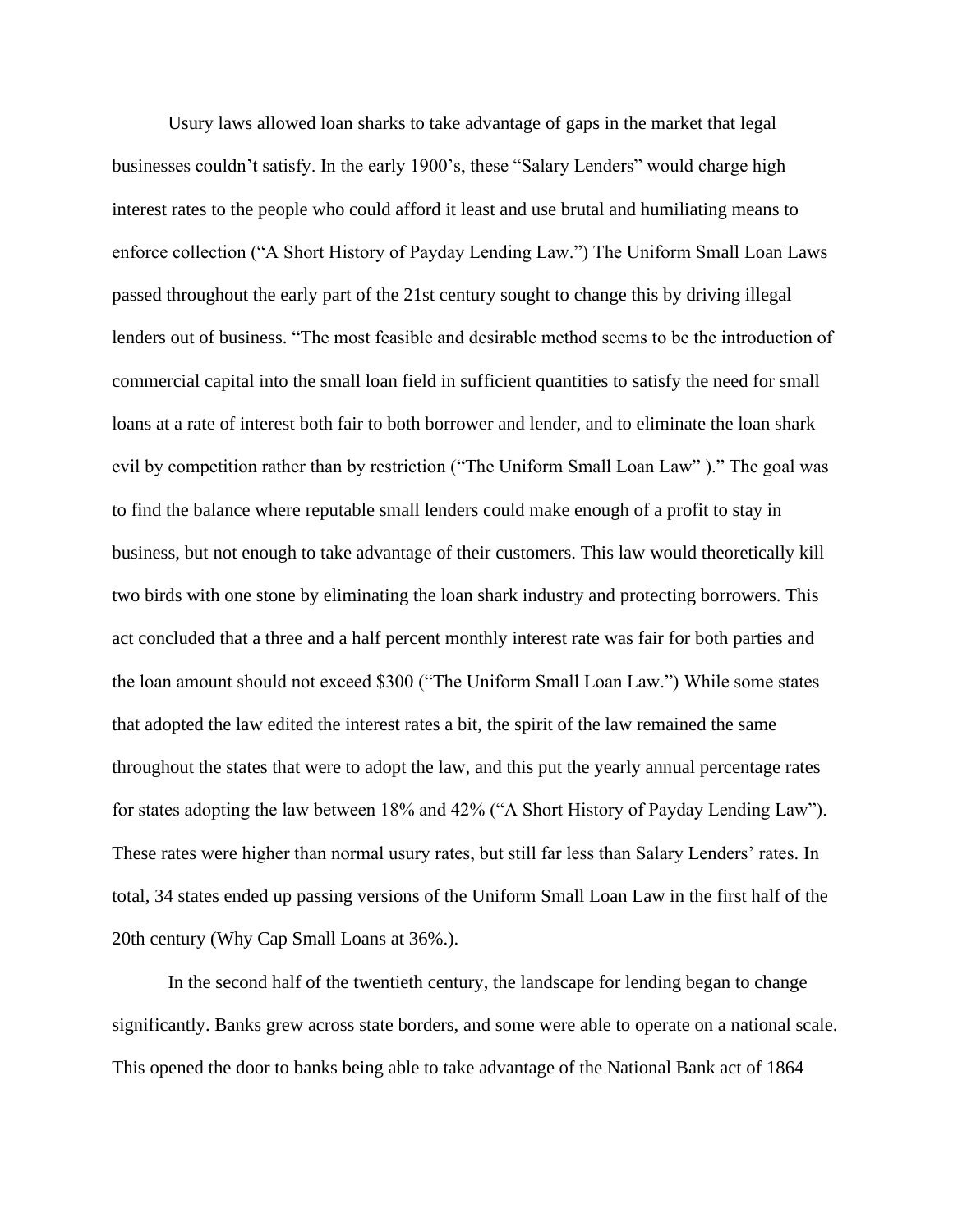(The Supreme Court of Minnesota). Technology began to change the financial landscape faster than regulations could adequately adjust, and huge gains were to be made exploiting archaic laws. The national bank act of 1864 allowed banks to charge interest rates based on the location of the bank and not based on the location of the customer. This war-time act passed over a century earlier in order to finance the Union's war effort would prove to start a cascade of unintended consequences. Credit cards issued by a bank in one state with more lenient usury laws could issue wherever they pleased. Of course, the writers of the law did not have the faintest idea of what a credit card was, but the law still applied.

This came to a head in 1978, when The Marquette National Bank of Minneapolis took legal action against The First National Bank of Omaha. The Nebraskan bank was enrolling Minnesotans in its BankAmericard program. The Minnesotan Bank could charge a \$15 annual fee but could not charge as high of interest rates as the Bank of Omaha because of Minnesota's usury laws, even though they were effectively giving the same service in the same location. An annual fee is a much more concrete concept to people seeking to apply for credit cards, especially since people in the process of signing up for credit cards often intend to pay them off before interest even takes effect, regardless as to whether or not that will actually be the case. This gave the Bank of Omaha an advantage over the Bank of Minneapolis, at least in the eyes of the Minnesotan Bank. In the end, the court upheld the Bank of Omaha's right to "export" their interest rates under the National Bank act of 1864, setting a legal precedent in the process. While the Supreme Court of Minnesota addressed the fact that this made state-level usury laws increasingly worthless as the popularity of credit cards grew, there was nothing the court could do about it. They came to the conclusion that something probably needed to be altered about the banking system, but their hands were tied, because it was not their authority to make these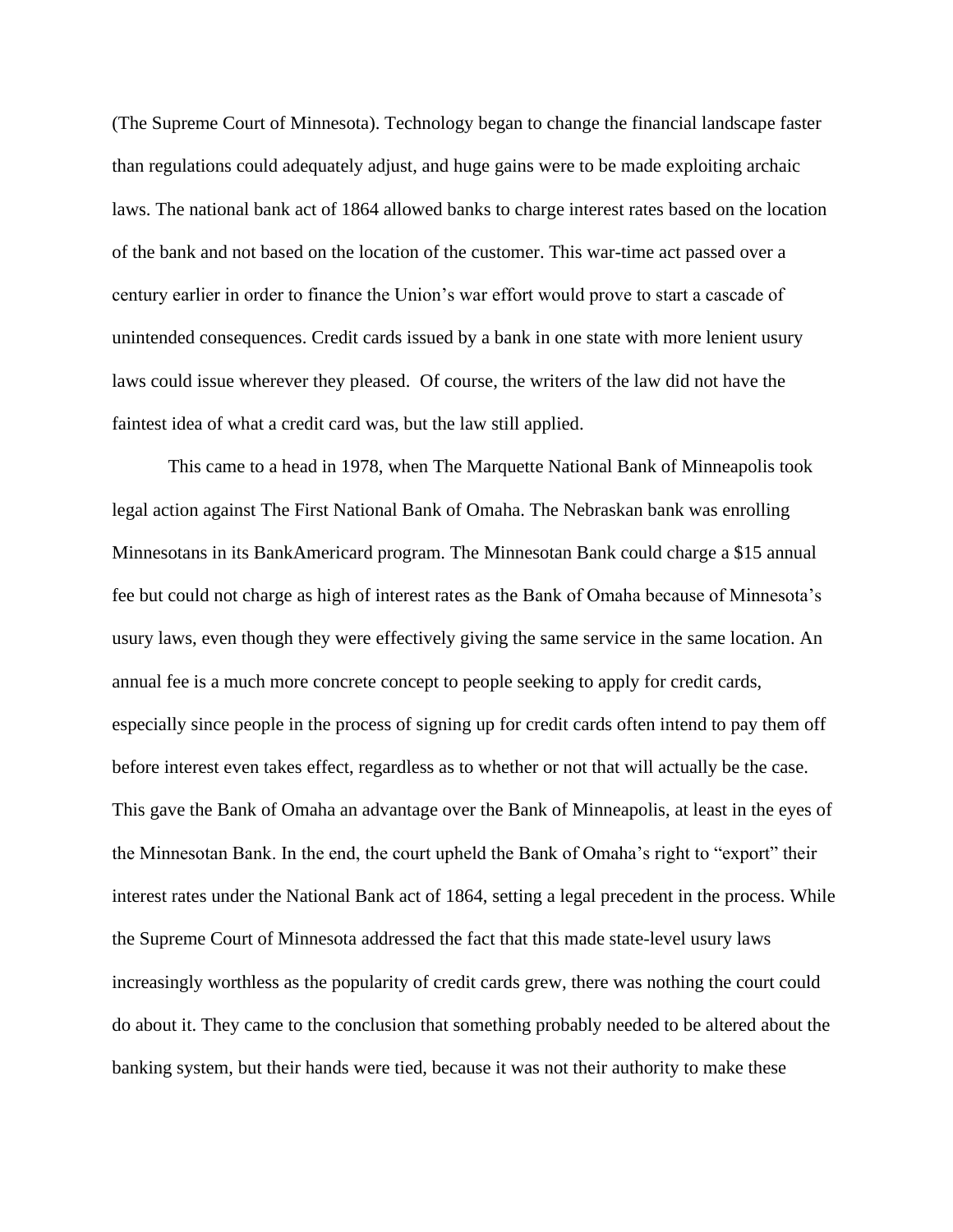changes. They stated, "the protection of state usury laws is an issue of legislative policy, and any plea to alter §85 to further that end is better addressed to the wisdom of Congress than to the judgment of this Court [\(The Supreme Court of Minnesota\).](https://tile.loc.gov/storage-services/service/ll/usrep/usrep439/usrep439299/usrep439299.pdf))"

The issue of interest rate "exportation" opened the door to further exploitation of the dated laws concerning interstate banking. At this point, usury laws offered little protection to citizens of any state. Credit card companies could set up shop in states like South Dakota or Delaware and export usurious interest rates all around the country. There was little economic benefit for maintaining the usury laws, so this prompted many states to drop or loosen the laws in order to attract financial businesses. The rise in states choosing to relax their usury laws allowed credit to not only be issued to financially secure prospects but opened a world of high interest borrowing to riskier cases as well.

This shifting financial landscape would contribute to the rise to the payday lending industry as it is known today, but the story is far from over. In the 1980's and early 1990's, a convergence of macroeconomic and regulatory factors led to a banking crisis. It is reported that 1,617 banks failed during this crisis in the period from 1980 to 1994. 1,043 thrift banks closed their doors from 1986 to 1995 (Summa, John). The wholesale destruction of these small banks resulted in small communities across the united states being underbanked and losing access to fast and affordable credit. This gap in the market combined with the deregulation of usury laws primed the financial market for a hostile takeover by payday lenders.

The way payday loans work is fairly simple. Little is required of the borrower other than "proper identification, proof of income, and a checking account ("Payday Loans: Time for Review")." Other than that, the only requirement is a post-dated check or permission for electronic withdrawal for the principal plus the fee. If the borrower does not have the means to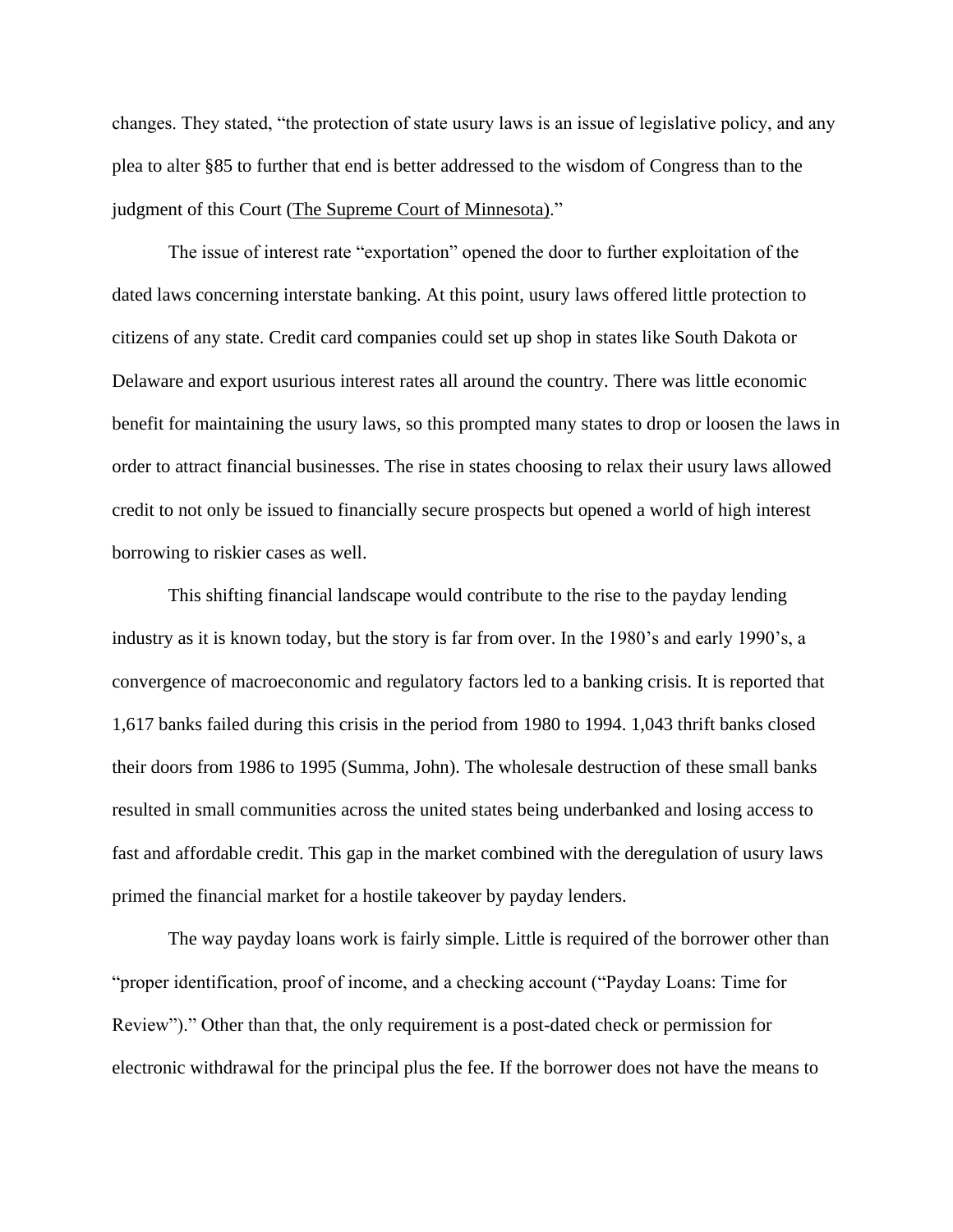pay off the loan when it matures, they have the option to roll it over by paying the interest fee and letting it accrue more interest for the next pay period ("Payday Loans: Time for Review".)

The first modern payday lending location, Check Into Cash, was founded by an "entrepreneur and philanthropist" by the name of Allan Jones in 1993 ("About Check Into Cash"). Since the first store opened, the industry has grown at a phenomenal rate. In 2014, a mere 21 years after the industry was established, there were more than 20,000 payday lending locations across the country ("Payday Loans: Time for Review").

#### **Purported Benefits of Payday Lending**

Although it is easy to dismiss payday lenders as a purely malevolent force with only the intention of preying on the most vulnerable, there are some pretty compelling arguments for it, at least in the way the financial system currently functions. Much of the logic behind the propayday lending lobby concerns what happens outside of the boundaries of what can be effectively regulated. This was certainly taken into consideration when the usury laws of the early 20th century were being drafted; "So long as a need exists for small loans, it will be met, and if the need cannot be met lawfully, the law will be evaded ("The Uniform Small Loan Law")." This is an interesting argument that illustrates the delicate balance that state governments have to face. Is it better to keep the unpleasant aspects of society in sight so that they can be reeled in if they wander too far astray, or is it better to sweep them under the rug and feel that the right thing was done even though everyone knows it is still there, just in hiding. By the logic of this argument, payday loans are the lesser of two evils, and in order to remedy the plight of the poor, a new and inventive solution would have to be offered rather than an outright ban.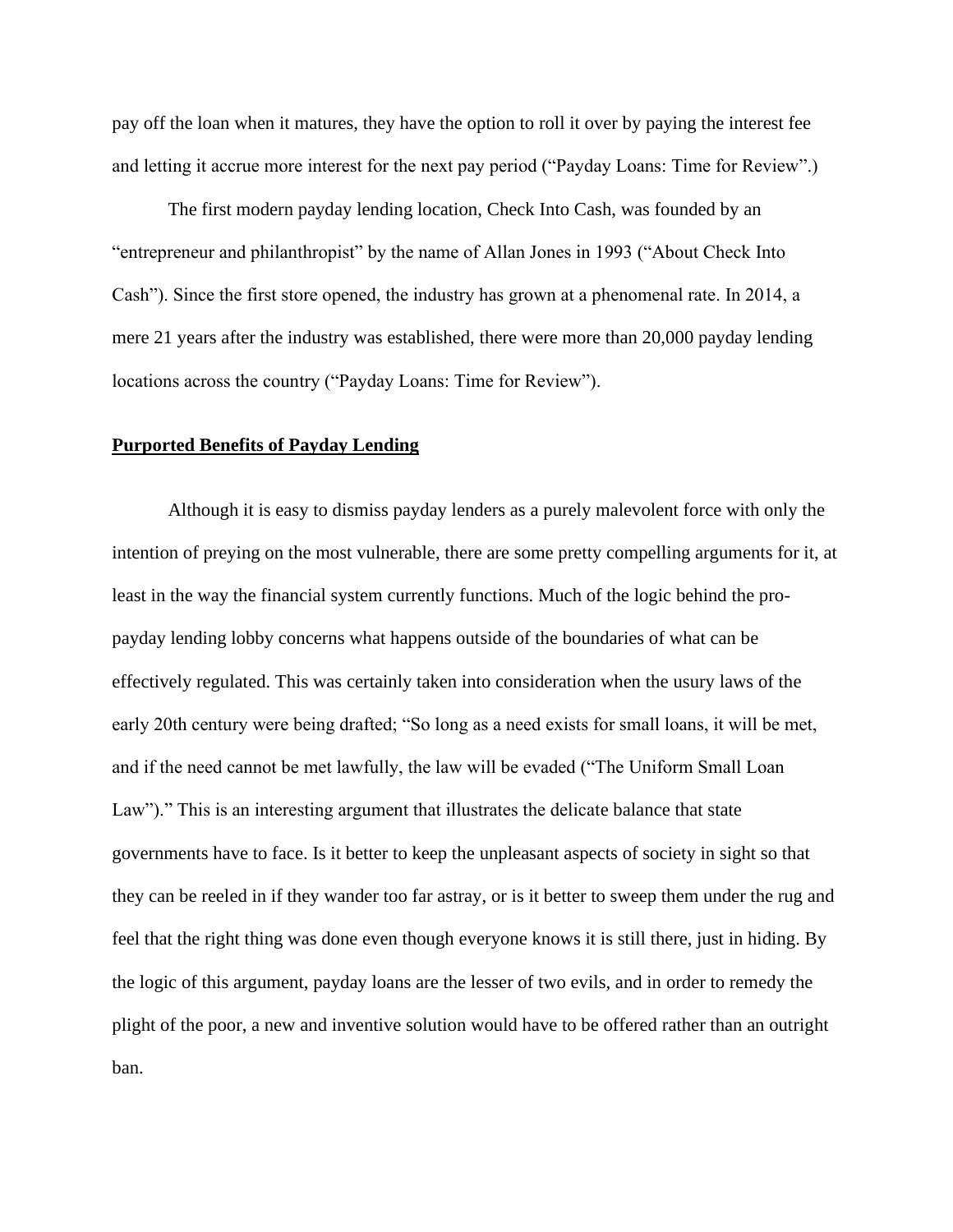Another argument in defense of payday lending has to do with the way interest rates themselves are perceived and once again falls under the umbrella of the lesser of two evils argument. Most people who use payday lenders do not think of these fees for fast cash in terms of annualized percentage rate. The duration of the loan is so short, usually until the next paycheck, that yearly interest is not even a consideration. If these terms were thought of as triple digit APR's, it would be far less attractive. Instead, they are marketed and perceived as a fee of twenty or thirty dollars for borrowing money today. From a practical standpoint, it is the same thing, but from a psychological standpoint it is completely different. One could look at this marketing as deceptive, but it only works because there is some truth behind it.

Borrowers think that if they borrow a few hundred dollars in the present, at the small expense of fifteen to thirty dollars, they can avoid paying a range of other fees from separate sources. Overdraft fees, which on average cost about \$35, late fees, and reconnection fees on utilities and services have the potential to be much more than the fee on a payday loan, not to mention the long term effects that a credit hit would entail (Silva, Derek.) If the borrower does not have a better credit option, payday loans make the most economic sense in this scenario ("The Argument in Favor of Payday Lending." ) Even though this is a hypothetical scenario, it is a reality for many Americans. A Federal reserve report for 2018 found that, "if faced with an unexpected expense of \$400, 61 percent of adults say they would cover it with, cash, savings, or a credit card paid off at the next statement… 27 percent would borrow or sell something to pay for the expense, and 12 percent would not be able to cover the expense at all." That leaves approximately 30.5 million American adults with no option but usurious lenders to cover unforeseen expenses.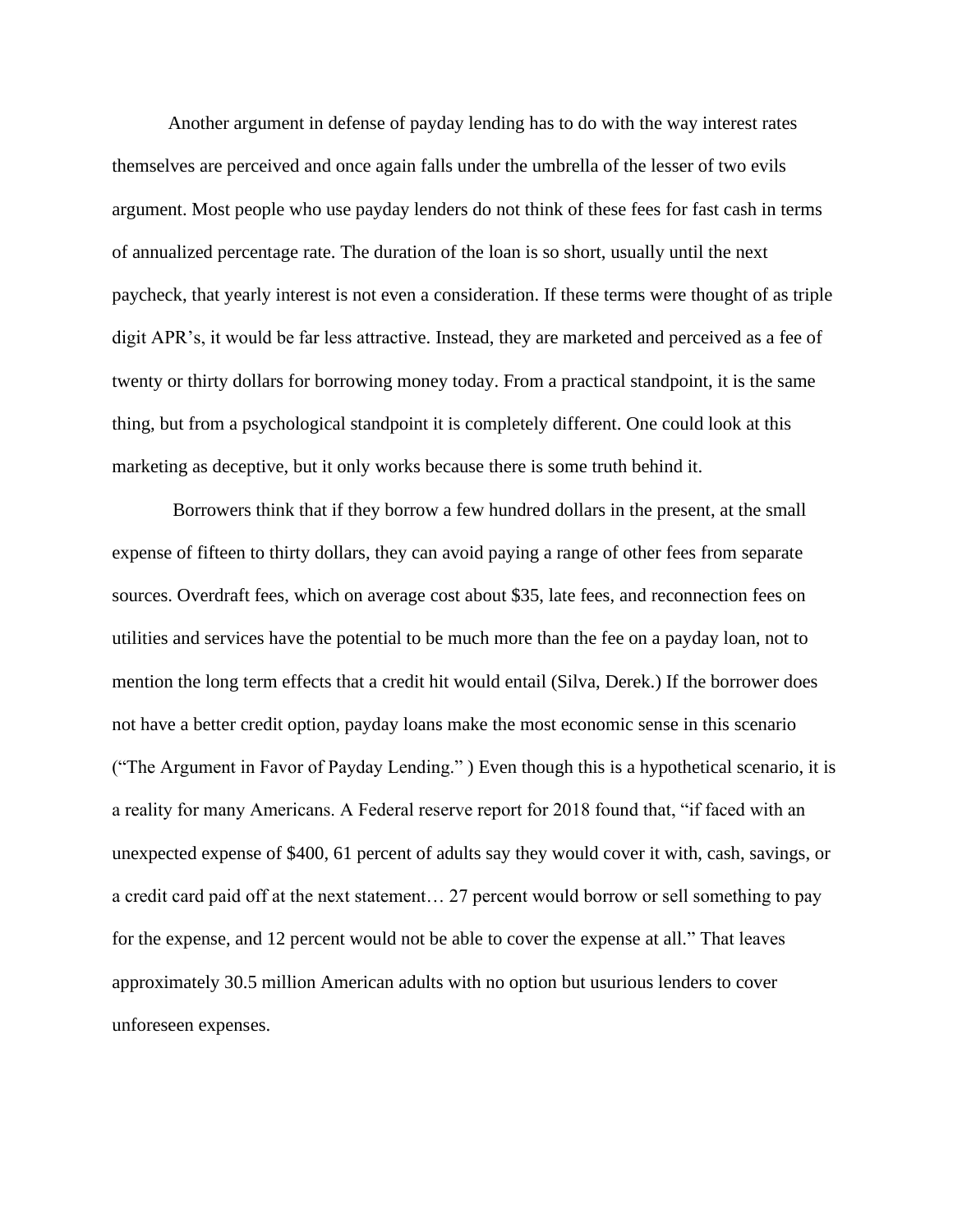Lastly, if you believe in the free-market's ability to determine what businesses should be viable, it makes no sense to ban or restrict payday loans as long as they present accurate information to their customers. These establishments are simply offering a service just like any other company, and it makes sense to let the market decide what the optimal interest rates should be. Nobody is forcing others to borrow from these lenders. Individuals make their own decisions as to whether or not they will borrow from these establishments. The government does not regulate the price of shoes, guitars, or haircuts, so why should they regulate the price of money? In this argument, the extent of government oversight should extend only to prosecuting fraud and making sure all contracts and obligations are met, and the Truth in Lending Act already fulfills that basic need.

There are many other arguments that payday lenders use to justify their existence, some more compelling and others a bit of a stretch. Of course, it is important to know who is making the argument, because these companies have a vested interest in highlighting any good and minimizing any bad the industry produces in order to stay in business. Like any argument, there is a lot of nuance, and those on both sides should be heard.

#### **Drawbacks of Payday Lending**

Having a negative view on payday lending is definitely the popular opinion presented in most of the literature on the subject. Many people see it as a moral issue, with disadvantaged people who cannot afford to pay their bills being exploited for financial gain. However, others see it in more of a practical sense. Take the following Adam Smith quote for example:

The legal rate, it is to be observed, though it ought to be somewhat above, ought not to be much above the lowest market rate. If the legal rate of interest in Great Britain, for example, was fixed so high as eight or ten per cent, the greater part of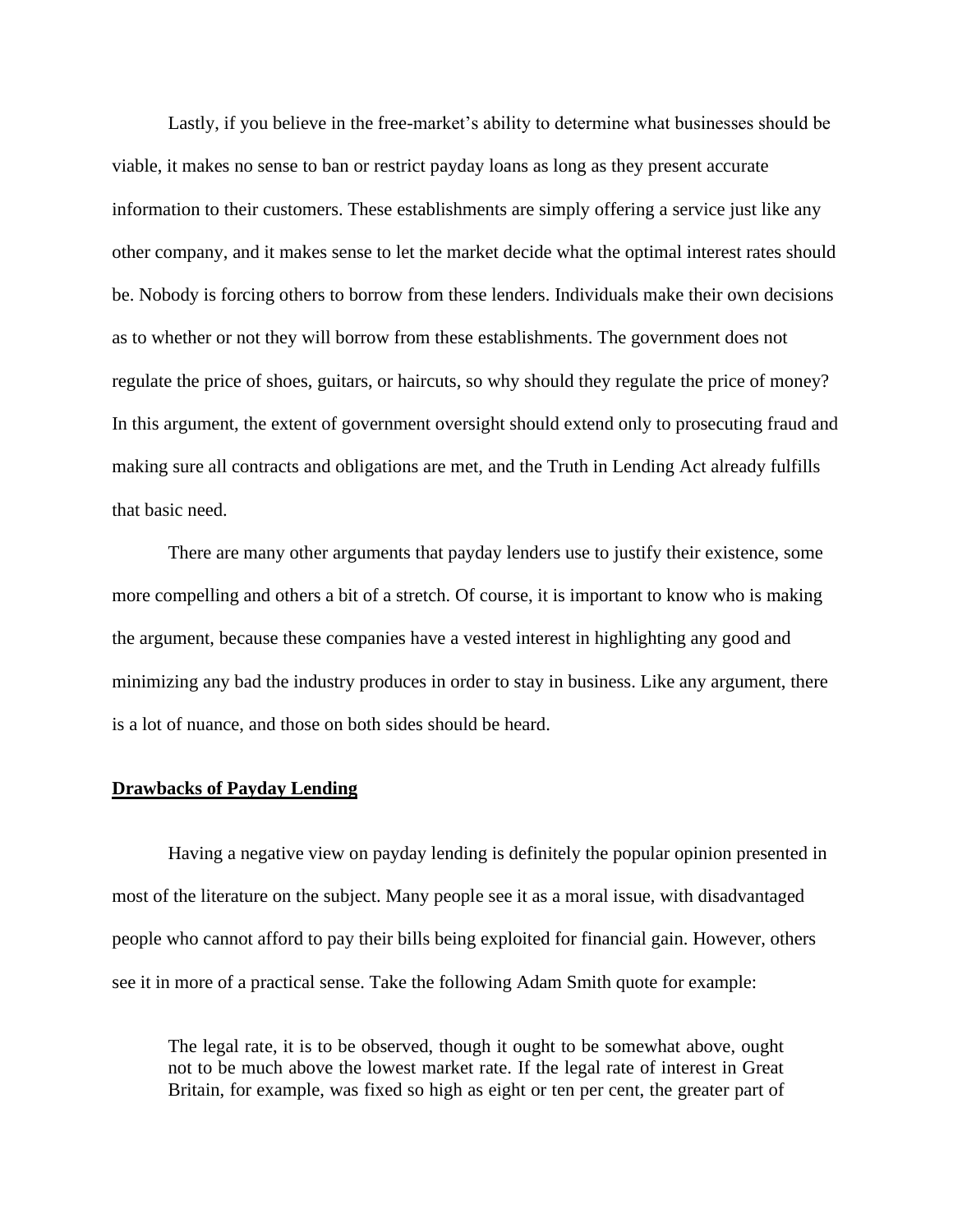the money which was to be lent would be lent to prodigals and projectors, who alone would be willing to give this high interest. Sober people, who will give for the use of money no more than a part of what they are likely to make by the use of it, would not venture into the competition. A great part of the capital of the country would thus be kept out of the hands which were most likely to make a profitable and advantageous use of it, and thrown into those which were most likely to waste and destroy it. Where the legal rate of interest, on the contrary, is fixed but a very little above the lowest market rate, sober people are universally preferred, as borrowers, to prodigals and projectors. The person who lends money gets nearly as much interest from the former as he dares to take from the latter, and his money is much safer in the hands of the one set of people than in those of the other. A great part of the capital of the country is thus thrown into the hands in which it is most likely to be employed with advantage.

No law can reduce the common rate of interest below the lowest ordinary market rate at the time when that law is made. Notwithstanding the edict of 1766, by which the French king attempted to reduce the rate of interest from five to four per cent, money continued to be lent in France at five per cent, the law being evaded in several different ways (Smith, Adam).

Smith, of course, was not referencing the modern phenomenon of payday lending,

however the principle still applies. According to the excerpt, he did not advocate for a laissezfaire capitalistic approach to deciding usury laws. Smith recognized that some sources of capital would seek to exploit high-risk individuals in order to make, ironically, quick cash. If the interest rates were legislated to be lower, lenders would be pickier to whom they lent money. However, if it becomes too low, loan-sharks will seek to capitalize on peoples' needs. This sentiment was evident in the Universal Small Loan Laws mentioned earlier. Smith makes a good point, but unproductive capital is not the only reason that so many have such disdain for payday lenders.

Many argue that payday loans are predatory in nature and seek to keep the borrower in a "debt trap." Whether or not this is the intent of the lender, it seems to align with the facts as a study by the Consumer Financial Protection Bureau found that "four out of five payday loans are rolled over or renewed within 14 days." This would seem to somewhat counteract the point presented by payday lending supporters that payday loans are a good alternative to overdraft fees or utility hookup fees. This point would make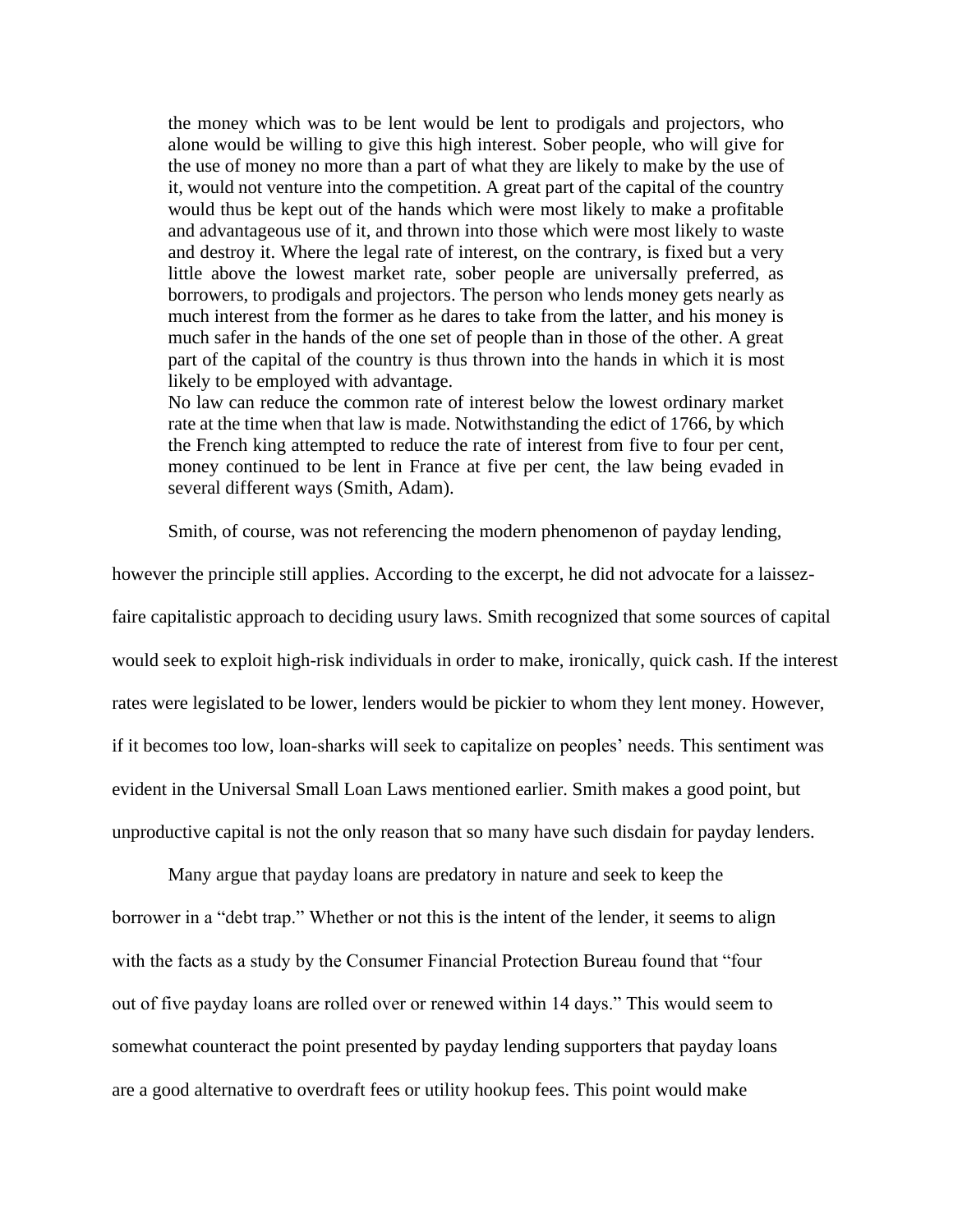sense if a one-time payday loan fee was cheaper than the alternative late fees, but since they are generally rolled over, the argument loses credibility, even if the original intent of taking out the loan was financially sound. Additionally, the study found that "three out of five payday loans are made to borrowers whose fee expenses exceed amount borrowed." Payday lenders have figured out a way to siphon money out of the working poor's bank accounts.

Any profit that goes to a payday lending company is money being taken out of the United States' most vulnerable communities that could be put to better use under different circumstances. It could be argued that it is not as simple as a contract between borrower and lender, but instead these loans result in externalities that affect others outside of the original business agreement. This total wealth extraction added up to about \$50 billion per year as of 2014 (Barth, James R.). Of course, not all of this would remain within the communities if payday lending was abolished, but it is very possible that a good portion of it would. The Consumer Financial Protection Bureau also found that 20 percent of borrowers will default on their loan at one point or another. This leads to a host of unpleasant outcomes including, "bank overdraft fees, constant collections calls, damage to your credit scores, a day in court and garnishment of your paycheck (Weston, Liz.)" These unpleasant outcomes were the whole reason for taking out the loan in the first place.

In 2006, Congress passed, and the Department of Defense implemented the Military Lending Act. This act made it illegal to loan money to any active service member or their immediate family at any annualized percentage rate over 36%. The act was implemented because, "These practices could pose risks for service members and their families and could pose a threat to military readiness and affect service member retention ("FDIC Consumer Compliance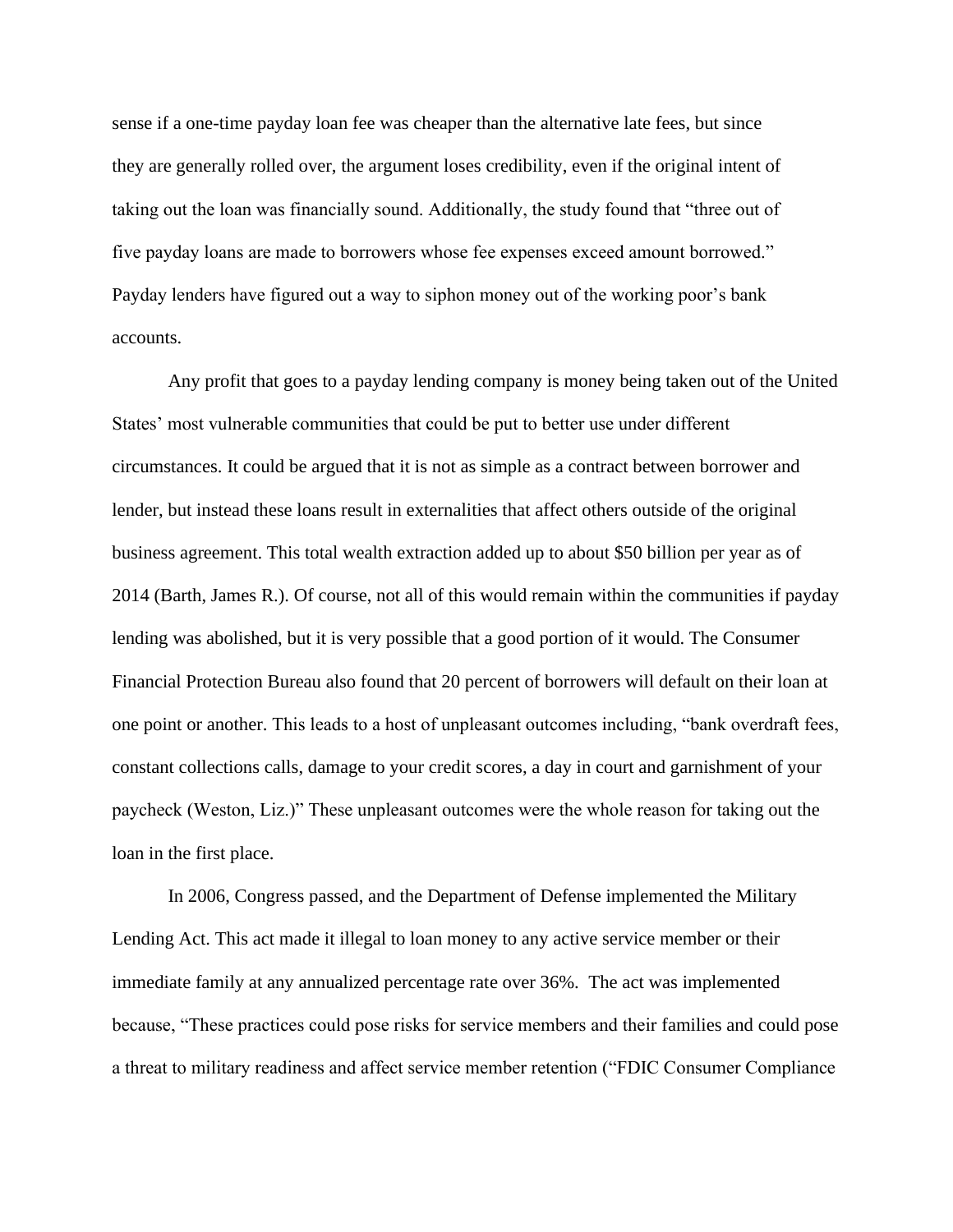Examination Manual.)" It can be extrapolated that if Congress considered high interest loans to be a threat to servicemembers, the loans would also be damaging to the population at large. The civilian sector is just as vulnerable to high interest rates as the military. The act also cemented into place what a federal ban could look like as opposed to the state laws currently on the books.

Another problem with payday lending is that it can lead to unnecessary consumption as people fail to recognize the severity of their financial situations. A study on liquor sales and payday lenders in the Pacific Northwest found a "persistent reduction in liquor sales resulting from payday lending regulations that restricted access for frequent payday loan users." Additionally, "for liquor stores located nearest to a payday lender, the effect of the law change is almost three times as large as that observed overall (Cuffe, Harold)." So, not only are payday lenders taking money directly out of poor neighborhoods, but also indirectly keeping people from making wise monetary choices to improve their financial health. If the borrowers were not lulled into a false sense of security, they would likely tighten their belts and only spend on the basic necessities until they had enough to get out of their financial crisis.

There has been found to be a negative relationship between financial literacy and payday lending (Kim, Kyoung Tae.) This suggests that there is a disparity between what the perceived benefit of taking out a loan from a payday lender entails versus the actual benefit, or lack thereof. Of course, correlation is not the same as causation, and people might be in the situation where payday lending is their only option because their financial illiteracy has ruined their credit and left them with no savings. Either way, additional financial education would most likely lower the amount of payday loans. Payday lenders are subject to the Truth in Lending Act as well as other laws and are supposed to make annual percentage rates known to their customers, but there is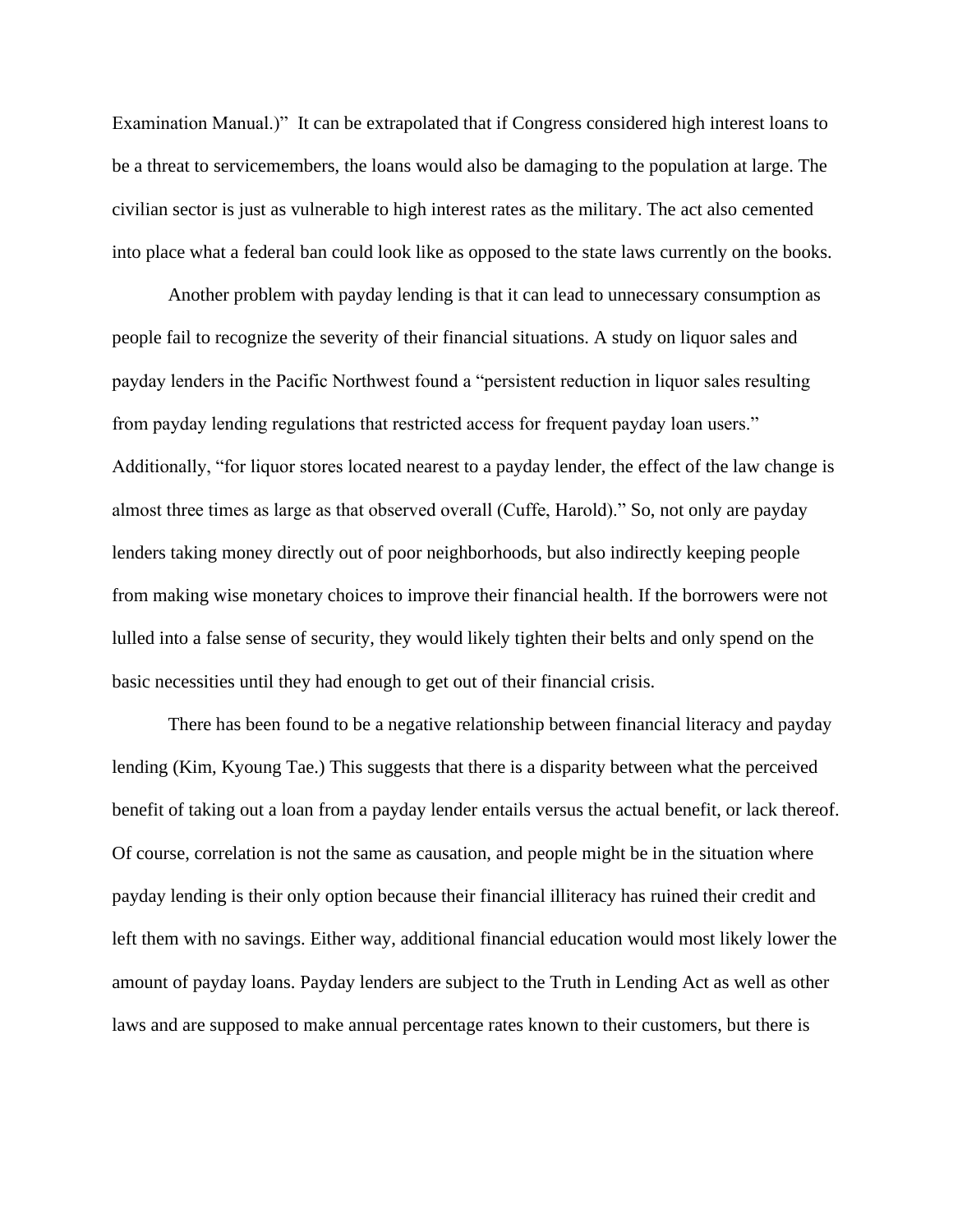evidence to show that payday lenders often attempt to deceive their clientele. According to the Federal Trade Commission:

The FTC enforces a variety of laws to protect consumers in this area. The agency has filed many law enforcement actions against payday lenders for, among other things, engaging in deceptive or unfair advertising and billing practices in violation of Section 5 of the FTC Act; failing to comply with the disclosure requirements of the Truth In Lending Act; violating the Credit Practices Rule's prohibition against wage assignment clauses in contracts; conditioning credit on the preauthorization of electronic fund transfers in violation of the Electronic Fund Transfer Act; and employing unfair, deceptive, and abusive debt collection practices. The FTC has also filed recent actions against scammers that contact consumers in an attempt to collect fake "phantom" payday loan debts that consumers do not owe. Further, the FTC has filed actions against companies that locate themselves on Native American reservations in an attempt to evade state and federal consumer protection laws.

It is difficult to justify keeping payday lenders legal in order to stop illegal lenders when, in many cases, payday lenders are the ones operating outside the law themselves.

Lastly, the lesser of two evils argument presented by proponents of payday lending is not true for everyone. If people did not have access to payday loans in an emergency, it does not necessarily mean that they will not be able to pay the bills. In many cases, individuals have some other resources on which he or she can fall back, but the quick and private nature of payday loans wins out over these resources. Whether it be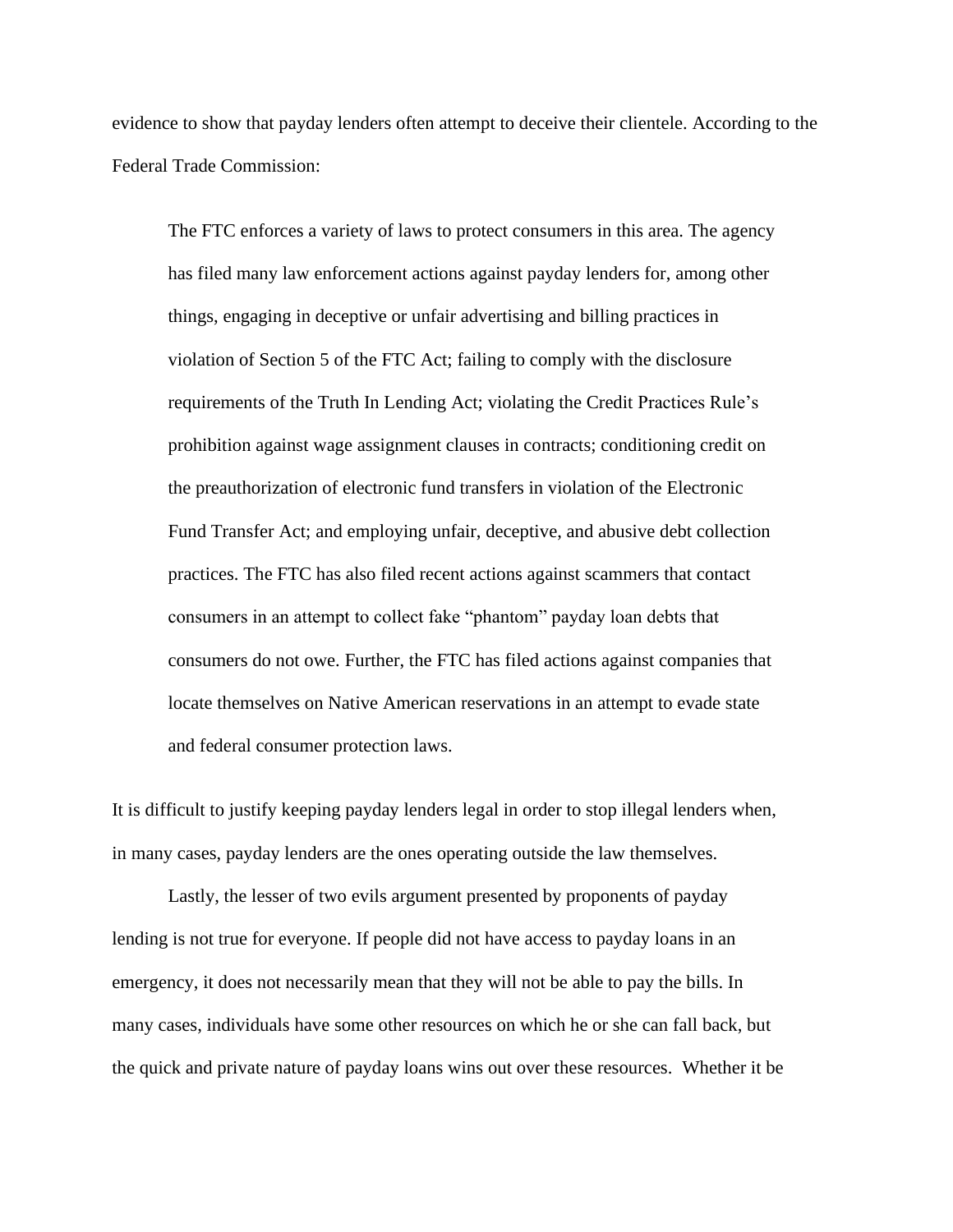pride, ignorance, or a lack of effort, some people prefer to go to a payday lender instead of taking the time to shop around and find a credit card, bank, or family member to help in an emergency situation. Legislation would force people to think differently.

## **Current State of Legal Affairs**

Currently, sixteen states and Washington D.C. do not allow payday loans, three states allow "low-cost" payday loans, having special laws in order to protect borrowers, and thirtyone states fully allow payday loans ("Legal Status of Payday Loans by State." )



In addition to state usury laws, the Military lending act is on a national and caps the top yearly interest rate at 36% as mentioned earlier.

## **My Findings, Do the numbers add up?**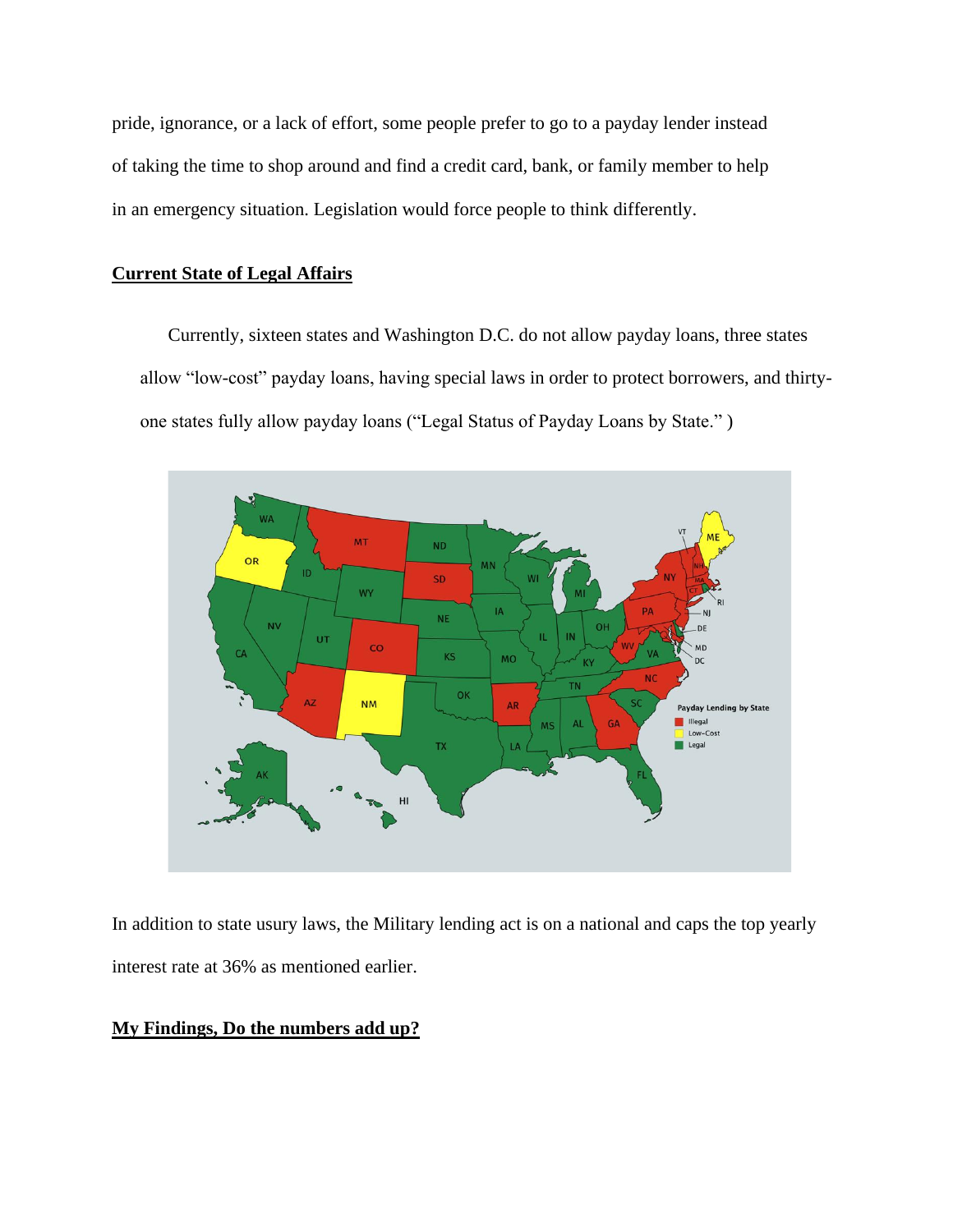The fact that states differ in their regulation of payday loans is good for analytical purposes. Each state provides valuable data for comparison, especially when they change the rules. One such state that has recently had a dramatic shift in its payday loan laws is South Dakota. The state used to have a thriving payday loan industry with annual percentage rates that could be as high as 574%. However, in late 2016, a landslide vote caped loans at 36%. While this did not explicitly ban the practice of payday lending, it was a deadly blow to the industry, and from a practical sense, the industry cannot function as it once did ("South Dakota Payday Loan Law and Legislation.")

Personal bankruptcy rates can be a direct indicator of the financial strain that payday lenders put on individuals. In order to test the effect that outlawing payday lending made on personal bankruptcy rates, it would be necessary to perform a difference in difference regression against the neighboring states which did not change their laws. We selected North Dakota, Minnesota, Iowa, Nebraska, Wyoming, and Montana, because these states would have the most similarities to South Dakota. Of these states, Montana is the only state in which payday lending is illegal, banning it in 2011.

The following chart shows the number of personal bankruptcy filings in South Dakota over time: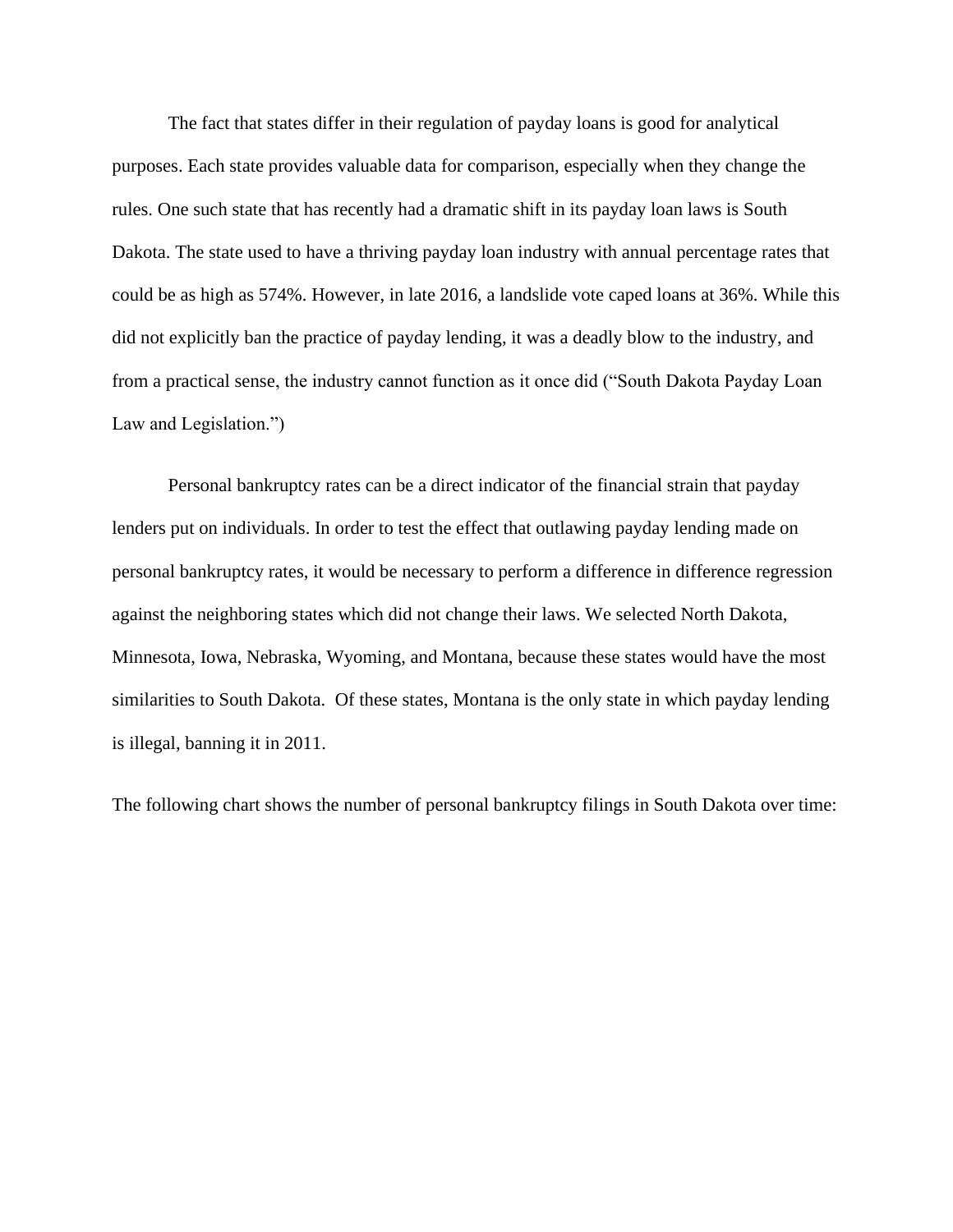

The initial information on bankruptcy rates was collected from the American Bankruptcy Institute. The information was promising, but it would be better to gather the data from its source. The American Bankruptcy Institute was contacted, and they pointed in the direction of the United States Courts website. The United States Courts website publishes F5-A forms, which give county level bankruptcy data on a quarterly basis. Since late 2016 is when payday loans are outlawed in South Dakota, data was collected for the period from 2013 to 2018. After downloading all of the forms, they were compiled into a single spreadsheet. The personal bankruptcy data was isolated from total bankruptcies because business bankruptcy data would not apply to this study.

In addition to payday lending, other demographic factors could account for a difference in bankruptcy rates and should be added to the model. County level data on poverty and median annual household income was obtained from the SAIPE datasets section of the United States Census website for 2013 through 2018. The two were available on the same spreadsheet, but divided into individual years. After downloading the datasets for each year and compiling them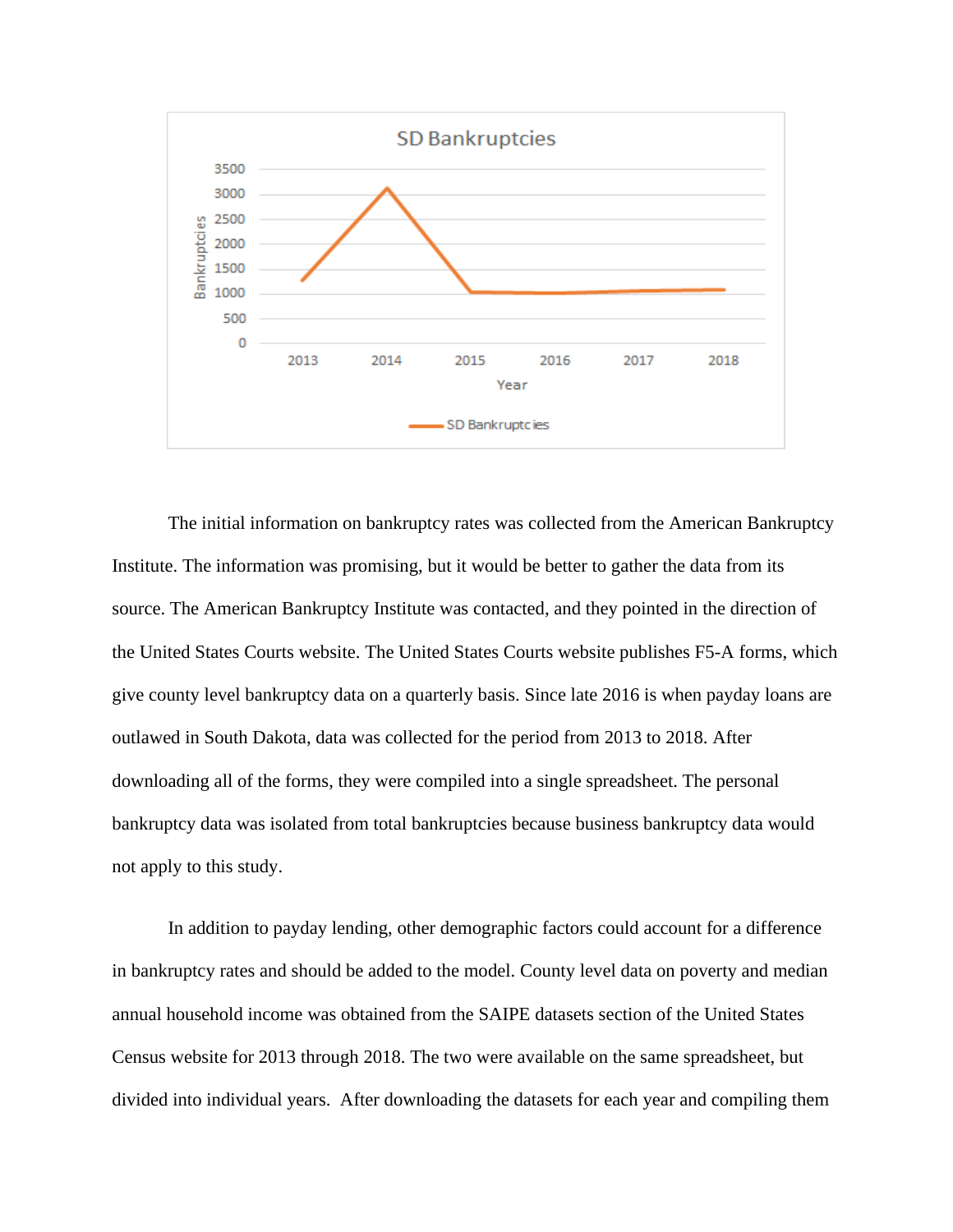into another sheet of the same Excel workbook as the bankruptcy data, county level population data, and net immigration numbers were also collected from the U.S. Census website and given individual sheets of the workbook. Lastly the Bureau of Labor Statistics supplied the county level unemployment rates. These were eventually all compiled into separate sheets of an Excel workbook. Once this was complete, they were able to be compiled into R studio. From the data sets, data for the seven states was isolated and a dummy variable was created with the value of zero or one. If it had a one, there was a payday lending ban. If it had a zero, payday lending was legal. R-studio registered these with a true/false logical value. Once this was completed, the data was combined into a master table by FIPS code and year with the following headings, FIPS, Year, Poverty, Bankruptcies, Median Income, Population, Unemployment, Net Migration, Payday Lending Ban. Lastly, from the entire United States, the states needed for this study, North Dakota, Minnesota, Iowa, Nebraska, Wyoming, and Montana, were isolated into a new table so that they could be tested without being skewed as much by other states.

|                     | Min.     |       |       |       | 1st Quartile Median Mean 3rd Quartile | Max     | Standard Deviation NA's |          |
|---------------------|----------|-------|-------|-------|---------------------------------------|---------|-------------------------|----------|
| Poverty             | 3.5      | 9.6   | 11.4  | 12.48 | 13.7                                  | 56.7    | 5.44                    | $\theta$ |
| <b>Bankruptcies</b> | $\Omega$ | 5     | 15    | 77.19 | 47                                    | 8554    | 360.99                  | 228      |
| Median Income 21572 |          | 46927 | 51689 | 52778 | 57275                                 | 104248  | 9791.15                 | $\theta$ |
| Population          | 451      | 4634  | 9926  | 28845 | 21687                                 | 1259428 | 80004.49                | $\theta$ |
| Unemployment        | 1.2      | 2.8   | 3.5   | 3.78  | 4.4                                   | 15.5    | 1.44                    | $\Omega$ |
| Net Migration       | $-2994$  | -66   | $-12$ | 64.59 | 39                                    | 5769    | 468.39                  | $\theta$ |

Some summary statistics from the selected states for the regression are as follows: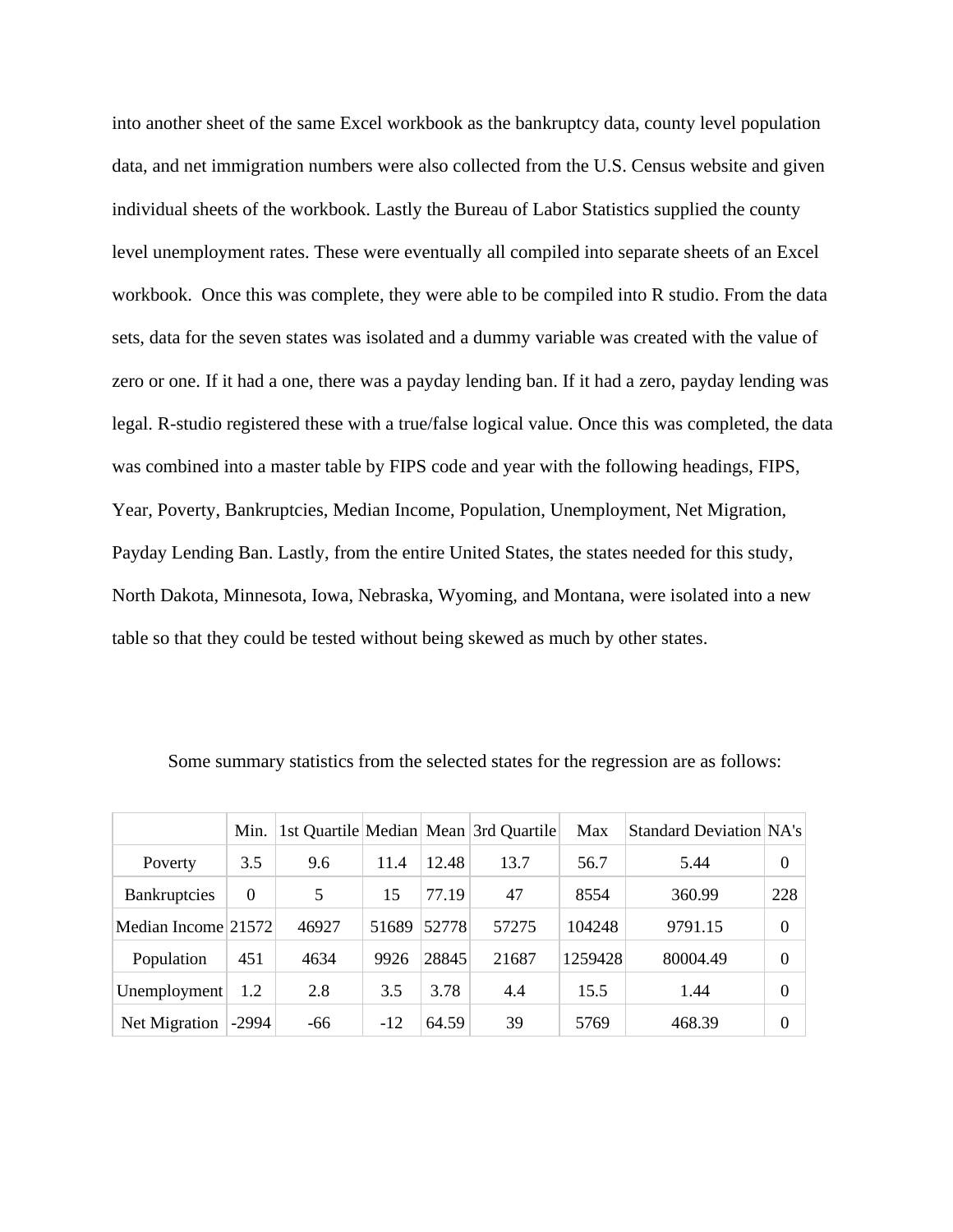|                         | <b>FALSE TRUE</b> |     |
|-------------------------|-------------------|-----|
| Payday Lending Ban 2394 |                   | 468 |

It was important to control for unemployment with state and year fixed effects, because even though all of these states are similar, there are still economic factors that could skew the results without controlling for them. For example, "South Dakota's economy grew a robust 9.2 percent in the third quarter of 2015, by far the largest gain in the nation (Doering, Christopher.)" This growth was due to factors completely unrelated to payday lending but controlling for these effects should counteract those differences. Also, if there was a trend throughout all of the years happening in all states, such as recovery from a country-wide financial crisis, these fixed effects should control for that also.

From the compiled data, a regression was created and ran with the formula:

 $Bankruptcies = Powerty + Median Income + Population + Unemployment + Net Migration +$ 

| Payday lending ban * factor (Year), (With fixed effects for counties.) |  |  |  |  |
|------------------------------------------------------------------------|--|--|--|--|
|------------------------------------------------------------------------|--|--|--|--|

| Coefficients:           |              |              |            |          |               |              |      |
|-------------------------|--------------|--------------|------------|----------|---------------|--------------|------|
|                         | Estimate     | Std. Error   | t. Value   | Pr(> t ) | CI Lower      | CI<br>Upper  | DF   |
| Poverty                 | $2.87E + 00$ | $2.34E + 00$ | 1.22615    | 0.22025  | $-1.72E + 00$ | 7.46600<br>2 | 2611 |
| Median<br>Income        | 2.15E-03     | 1.80E-03     | 1.19961    | 0.2304   | $-1.37E-03$   | 0.00567<br>4 | 2611 |
| Population              | 6.49E-05     | 2.78E-04     | 0.23336    | 0.8155   | $-4.80E-04$   | 0.00061      | 2611 |
| Unemployment            | $-2.14E+00$  | $4.16E + 00$ | $-0.51329$ | 0.60779  | $-1.03E + 01$ | 6.01991      | 2611 |
| <b>Net</b><br>Migration | $6.04E-02$   | 4.30E-02     | 1.40384    | 0.16049  | $-2.40E-02$   | 0.14474      | 2611 |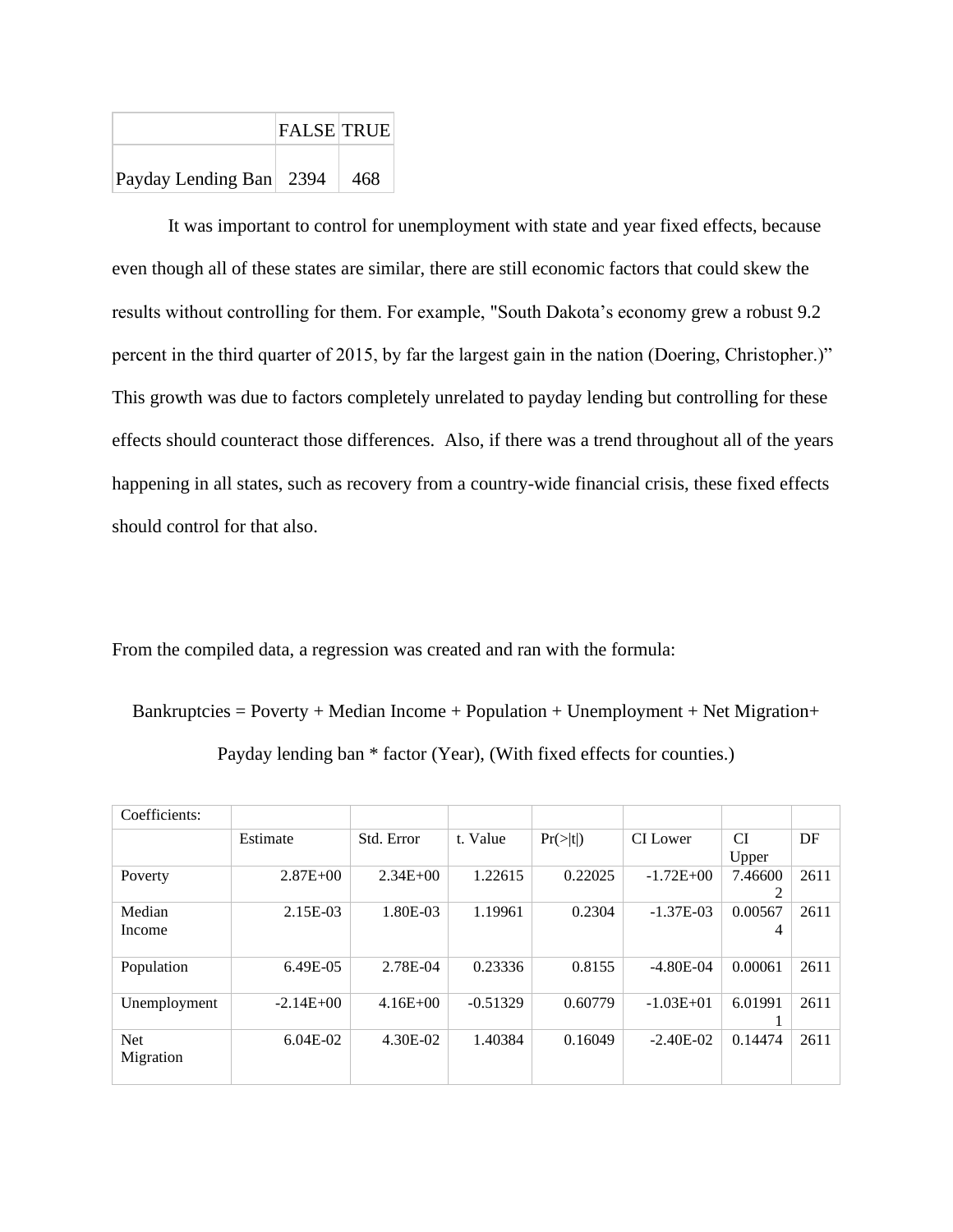| Payday lending<br>ban<br><b>TRUE</b>          | $2.12E + 01$  | $2.12E + 01$ | 0.99878    | 0.31799 | $-2.04E + 01$ | 62.7705<br>7              | 2611 |
|-----------------------------------------------|---------------|--------------|------------|---------|---------------|---------------------------|------|
| factor(year)201<br>4                          | $1.96E + 01$  | $2.53E+01$   | 0.77218    | 0.44008 | $-3.01E+01$   | 69.1885<br>4              | 2611 |
| factor(year)201<br>5                          | $4.05E + 01$  | $2.61E + 01$ | 1.55266    | 0.12063 | $-1.07E + 01$ | 91.7160<br>6              | 2611 |
| factor(year)201<br>6                          | $1.14E + 01$  | $2.23E + 01$ | 0.51264    | 0.60825 | $-3.23E+01$   | 55.1918<br>7              | 2611 |
| factor(year)201<br>7                          | $9.90E + 00$  | $2.49E + 01$ | 0.39742    | 0.69109 | $-3.89E + 01$ | 58.7216<br>9              | 2611 |
| factor(year)201<br>8                          | $-3.11E+01$   | $1.49E + 01$ | $-2.08699$ | 0.03699 | $-6.02E + 01$ | $\blacksquare$<br>1.87626 | 2611 |
| paydaylendingb<br>anTRUE:factor(<br>year)2014 | $-2.55E+01$   | $2.95E+01$   | $-0.86629$ | 0.38641 | $-8.33E+01$   | 32.2598<br>5              | 2611 |
| paydaylendingb<br>anTRUE:factor(<br>year)2015 | $-5.65E + 01$ | $2.94E + 01$ | $-1.92253$ | 0.05465 | $-1.14E+02$   | 1.12743<br>4              | 2611 |
| paydaylendingb<br>anTRUE:factor(<br>year)2016 | $-2.44E+01$   | $2.62E + 01$ | $-0.92999$ | 0.35246 | $-7.58E + 01$ | 27.0228<br>9              | 2611 |
| paydaylendingb<br>anTRUE:factor(<br>year)2017 | $-1.75E+01$   | $2.79E + 01$ | $-0.62886$ | 0.5295  | $-7.22E + 01$ | 37.1222<br>5              | 2611 |
| paydaylendingb<br>anTRUE:factor(<br>year)2018 | $-6.36E-01$   | $1.87E + 01$ | $-0.03412$ | 0.97279 | $-3.72E + 01$ | 35.9243<br>8              | 2611 |

### **Results**

Interestingly enough, banning of payday loans did not have a significant difference in bankruptcies for the years tested. With a P-value of .31799, banning payday lending is nowhere close to the value of .05 needed to overturn the null hypothesis that payday loan legality has no effect on bankruptcies.

## *Limitations and Potential for Future Work*

While this project controlled for several factors, there is still much left on the table. One limitation for this project was the small sample size of states that have changed their payday loan laws over the years of available county-level data. It is possible that South Dakota is an outlier, but it is difficult to tell since it is the only state analyzed in this study. More analysis should be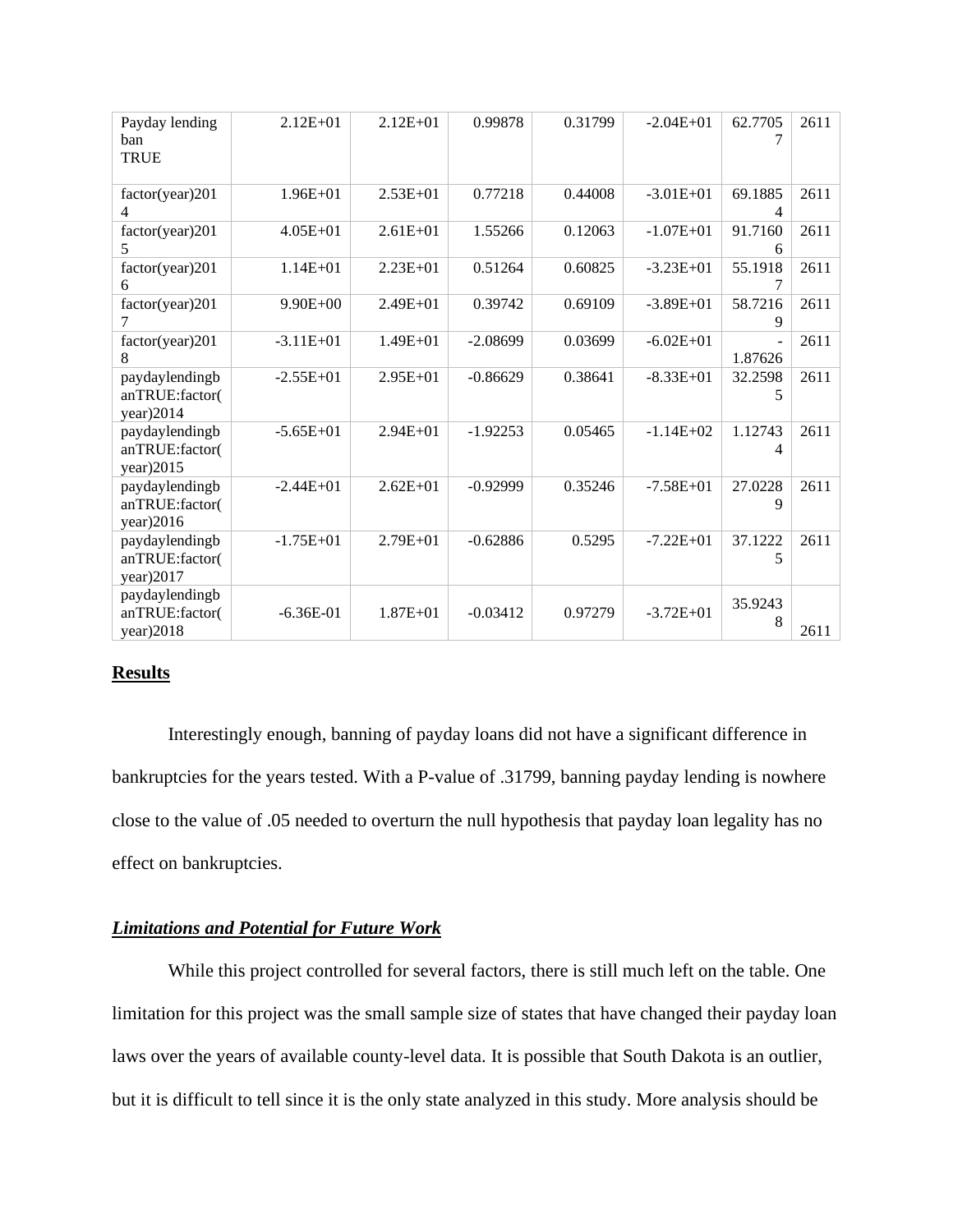run to determine whether or not there is a consistent trend. Data for such an analysis would be easier to obtain at a state-level as opposed to a county level. Another limitation would be a lack of data concerning illegal activity. If more information were obtainable about unregulated loans, it would add to the study significantly. Also, there are variables that pertain to the use of payday lending that are more difficult to measure. This could be stress, family strain, perceived wellbeing, and other more subjective variables. If payday loan users were directly contacted and questioned, a substantial amount of valuable information could be gathered, but this would be very labor intensive.

While the data might indicate that payday lending legality does not have a meaningful effect on bankruptcy rates, there are some factors outside the model that can confound the data. One potential confounding factor is that there could be some carry-over of loans made before the ban was put in place. When payday lending stores closed after the ban was implemented and their license expired, they would call in their debts all at once, and this could confound the clean break from before and after the ban (Pfankuch, Bart.)

Potentially the most confounding variable are online payday lenders. While it is technically illegal to offer these services above the usury rate in South Dakota, the online companies are much more difficult to regulate (Pfankuch, Bart.) Whether the online lender be a foreign company, a Native American tribe, or other entity, they will attempt to claim they are legitimate and offer these loans. While they would not likely stand up in the court of law, many people either do not know this or do not have the means to risk fighting them (Heath, David.)

For a future project, county level data would be useful to determine if individuals living in a state where payday loans are illegal, but close to the border of a state where they are legal were more likely to file bankruptcy. This not only has the potential to correlate bankruptcy with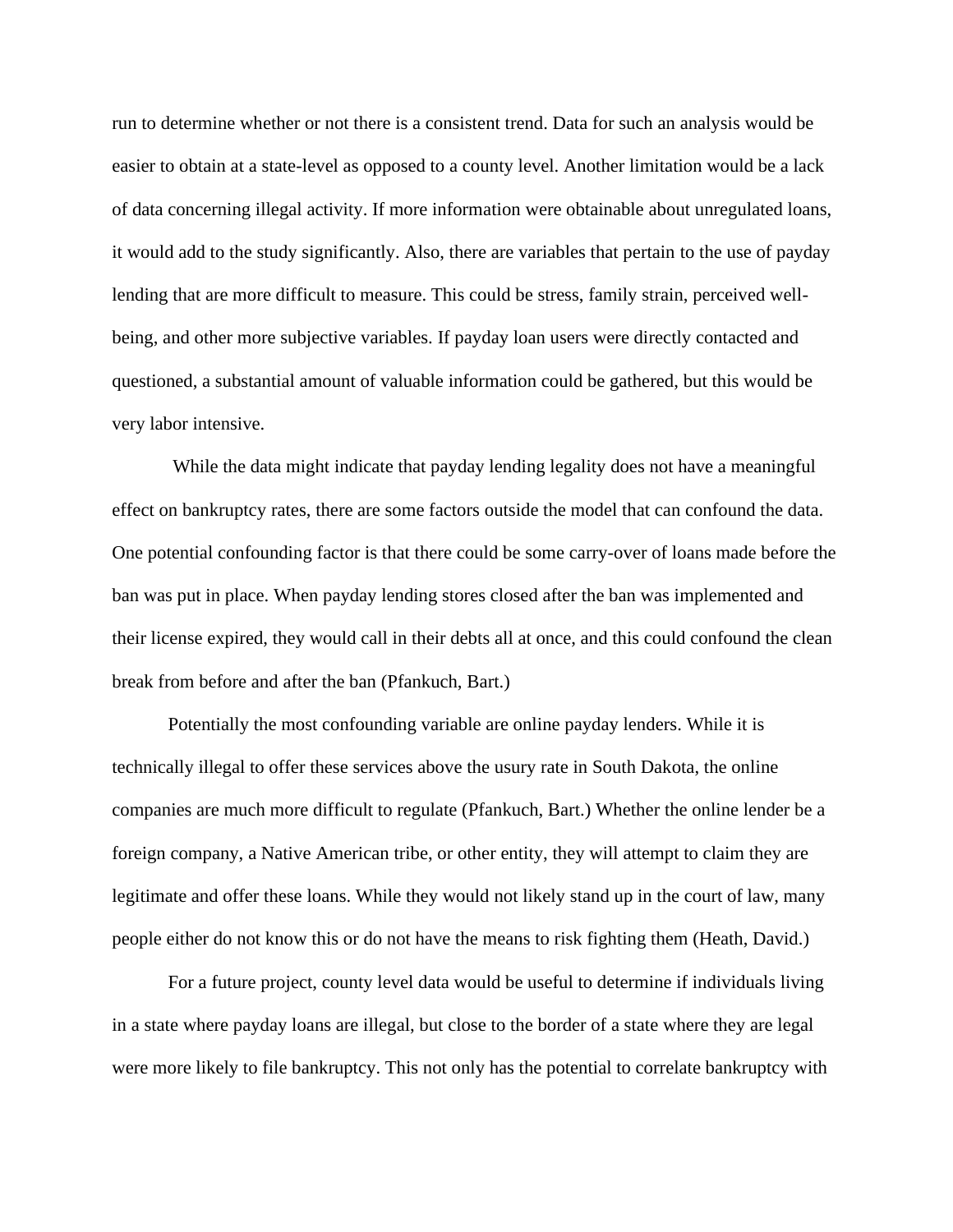payday loans, but also determine whether or not interstate payday loans are happening. It would also be interesting to see more studies on the use of online payday lenders to see how widespread their use is, especially after a ban on payday lending.

#### **Conclusion**

This study shows that the effects of payday loans are not as cut and dry as one would hope. While the data does not directly show that payday loans result in a higher level of bankruptcy, it does not disprove it due to the aforementioned limitations. Moving into the future, with more states deciding to regulate payday lending, it will be easier to definitively state whether or not payday loans increase bankruptcy rates from an analytical standpoint. However, the results of this study do not show a link between the two. Perhaps payday loans only extend the inevitable for some people in compromised financial situations, and others find other lines of credit that also terminate in bankruptcy.

Despite the ambiguous findings, some conclusions can be drawn from the literature and historical context. While payday loans have been shown to be problematic for a number of reasons, banning them is not a solution that fixes all the underlying problems. While payday lenders create a whole host of new dilemmas and burdens, they are a symptom of a greater issue plaguing poverty stricken neighborhoods. They only exist because there is a market for them, and to ban them does not get rid of the market. To rid society of the woes associated with payday lending, it is necessary to address poverty, a lack of affordable credit, and a lack of personal finance education head-on. While banning payday loans without setting up an alternative monetary framework and education system might cause some to become more resourceful and make better financial decisions, it is likely to drive others to act outside the law and create an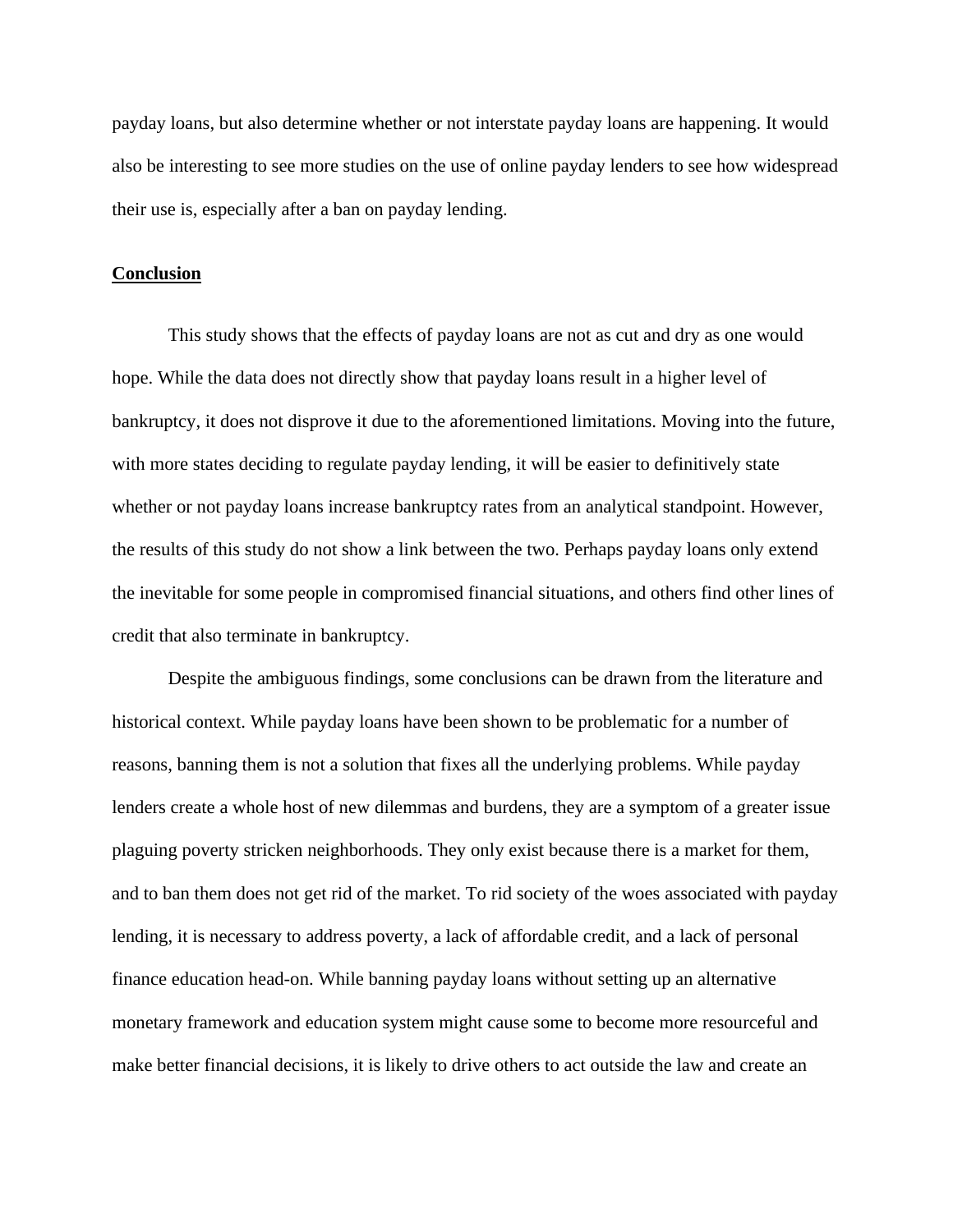entirely new host of unintended consequences that could be worse than bankruptcy. Whatever

the solution is, it will not be simple, but it is definitely possible.

Works Cited

- "A Short History of Payday Lending Law." *The Pew Charitable Trusts*, 18 July 2012, [www.pewtrusts.org/en/research-and-analysis/articles/2012/07/a-short-history-of](http://www.pewtrusts.org/en/research-and-analysis/articles/2012/07/a-short-history-of-payday-lending-law)[payday-lending-law.](http://www.pewtrusts.org/en/research-and-analysis/articles/2012/07/a-short-history-of-payday-lending-law)
- "About Check Into Cash." *About Us | Check Into Cash – Check Into Cash*, 2020, checkintocash.com/our-company/about/.
- Pfankuch, Bart. "Payday Loans Are Gone, but Need for Quick Cash Remains." *South Dakota News Watch*, 27 Mar. 2018, www.sdnewswatch.org/stories/payday-loans-gone-but-need-forquick-cash-remains/.
- Barth, James R., et al. "Where banks are few, payday lenders thrive." The Milken Institute Review: A Journal of Economic Policy, vol. 16, no. 1, Jan. 2014, p. 48+. Gale In Context: Opposing Viewpoints, https://link-gale-

com.elib.uah.edu/apps/doc/A400785877/OVIC?u=avl\_uah&sid=OVIC&xid=9f763a8d. Accessed 22 Apr. 2020.

- "CFPB Finds Four Out Of Five Payday Loans Are Rolled Over Or Renewed." *Consumer Financial Protection Bureau*, 25 Mar. 2014, [www.consumerfinance.gov/about-us/newsroom/cfpb](http://www.consumerfinance.gov/about-us/newsroom/cfpb-finds-four-out-of-five-payday-loans-are-rolled-over-or-renewed/)[finds-four-out-of-five-payday-loans-are-rolled-over-or-renewed/.](http://www.consumerfinance.gov/about-us/newsroom/cfpb-finds-four-out-of-five-payday-loans-are-rolled-over-or-renewed/)
- "Is Your State Making the Grade?" National High School Financial Literacy Report: Making the Grade 2017 | Center for Financial Literacy, Champlain College, 2017, www.champlain.edu/centers-of-experience/center-for-financial-literacy/report-nationalhigh-school-financial-literacy.
- "County Population Totals: 2010-2019." *The United States Census Bureau*, 26 Mar. 2020, www.census.gov/data/datasets/time-series/demo/popest/2010s-countiestotal.html#par\_textimage\_70769902.
- Cuffe, Harold, and Christopher G. Gibbs. "The Effect of Payday Lending Restrictions on Liquor Sales." *Journal of Banking and Finance*, vol. 85, 2015, pp. 132–145., doi:https://doi.org/10.1016/j.jbankfin.2017.08.005.
- Heath, David. "In Trouble from an Online Payday Loan? You Might Not Have to Repay It." *Center for Public Integrity*, 30 Sept. 2011, publicintegrity.org/inequality-poverty-opportunity/introuble-from-an-online-payday-loan-you-might-not-have-to-repay-it/.
- Doering, Christopher. "South Dakota Tops Nation in Economic Growth." *Argus Leader*, Argus Leader, 3 Mar. 2016, www.argusleader.com/story/news/2016/03/02/south-dakota-topsnation-economic-growth/81222090/.
- "F-5A." *United States Courts*, www.uscourts.gov/data-table-numbers/f-5a.
- "FDIC Consumer Compliance Examination Manual ." *FDIC.gov*, Sept. 2016, [www.fdic.gov/regulations/compliance/manual/5/v-13.1.pdf.](http://www.fdic.gov/regulations/compliance/manual/5/v-13.1.pdf)
- "Local Area Unemployment Statistics Home Page." *U.S. Bureau of Labor Statistics*, U.S. Bureau of Labor Statistics, www.bls.gov/lau/#data.
- "Report on the Economic Well-Being of U.S. Households in 2018." *Federalreserve.gov*, Federal Reserve System Board of Governors, May 2019,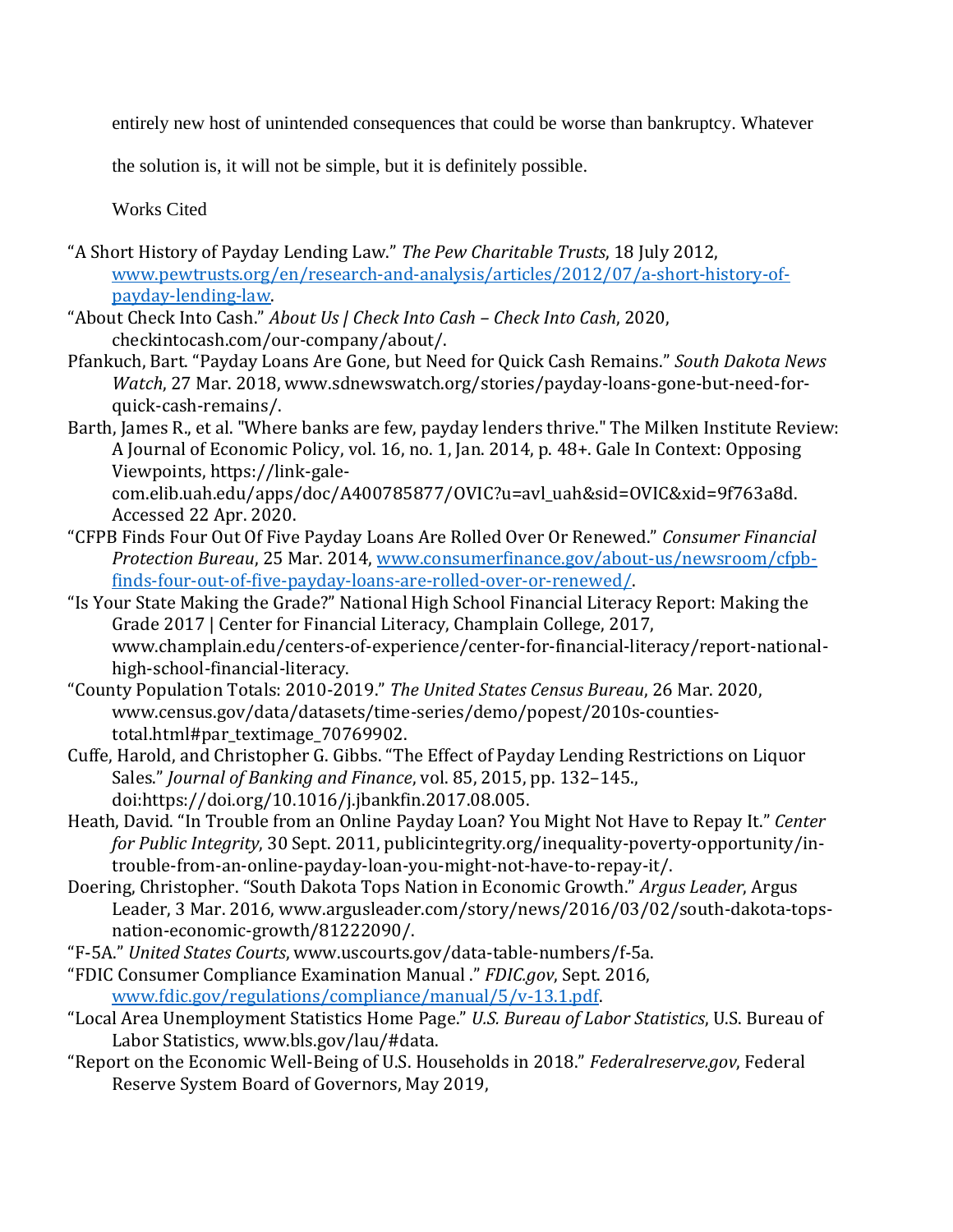[www.federalreserve.gov/publications/files/2018-report-economic-well-being-us](http://www.federalreserve.gov/publications/files/2018-report-economic-well-being-us-households-201905.pdf)[households-201905.pdf.](http://www.federalreserve.gov/publications/files/2018-report-economic-well-being-us-households-201905.pdf)

- "SAIPE Datasets." *The United States Census Bureau*, 19 Oct. 2017, www.census.gov/programssurveys/saipe/data/datasets.html.
- Kim, Kyoung Tae, and Jonghee Lee. "Financial Literacy and Use of Payday Loans in the United States." *Applied Economics Letters*, vol. 25, no. 11, 2017, pp. 781–784., doi:10.1080/13504851.2017.1366635.
- "Legal Status of Payday Loans by State." *PayDayLoanInfo.org*, paydayloaninfo.org/stateinformation.
- "Payday Lending." *Federal Trade Commission*, 22 Aug. 2019, www.ftc.gov/news-events/mediaresources/consumer-finance/payday-lending.
- Silva, Derek. "Overdraft Fees: Everything You Need to Know." *SmartAsset*, SmartAsset, 14 Mar. 2018, smartasset.com/checking-account/overdraft-fees.
- Smith, Adam. *An Enquiry into the Nature and Causes of the Wealth of Nations*. Random House, Inc., 1937.
- "South Dakota Payday Loan Law and Legislation." *USStateloans.org*, Feb. 2020, www.ustatesloans.org/law/sd/.
- "The Argument in Favor of Payday Lending." *Marketplace*, 9 Nov. 2012, www.marketplace.org/2012/11/09/argument-favor-payday-lending/.
- "Payday Loans: Time for Review." *Federal Reserve Bank of St. Louis*, Federal Reserve Bank of St. Louis, 1 Oct. 2014, www.stlouisfed.org/publications/inside-the-vault/fall-2014/paydayloans.
- Rockoff, Hugh. "Prodigals and Projecture: An Economic History of Usury Laws in the United States from Colonial Times to 1900." *NBER*, National Bureau of Economic Research, 2 June 2003, [www.nber.org/papers/w9742.](http://www.nber.org/papers/w9742)
- Summa, John. "From Booms To Bailouts: The Banking Crisis Of The 1980s." *Investopedia*, Investopedia, 2 Mar. 2020, www.investopedia.com/articles/financial-theory/bankingcrisis-1980s.asp.
- The Supreme Court of Minnesota. *Marquette National Bank of Minneapolis v. First of Omaha Service Corp.*1978, supreme.justia.com/cases/federal/us/439/299/.
- "The Uniform Small Loan Law." *Columbia Law Review*, vol. 23, no. 5, 1923, p. 484-487., doi:10.2307/1112339.
- "Why Cap Small Loans at 36%." National Consumer Law Center, Apr. 2013.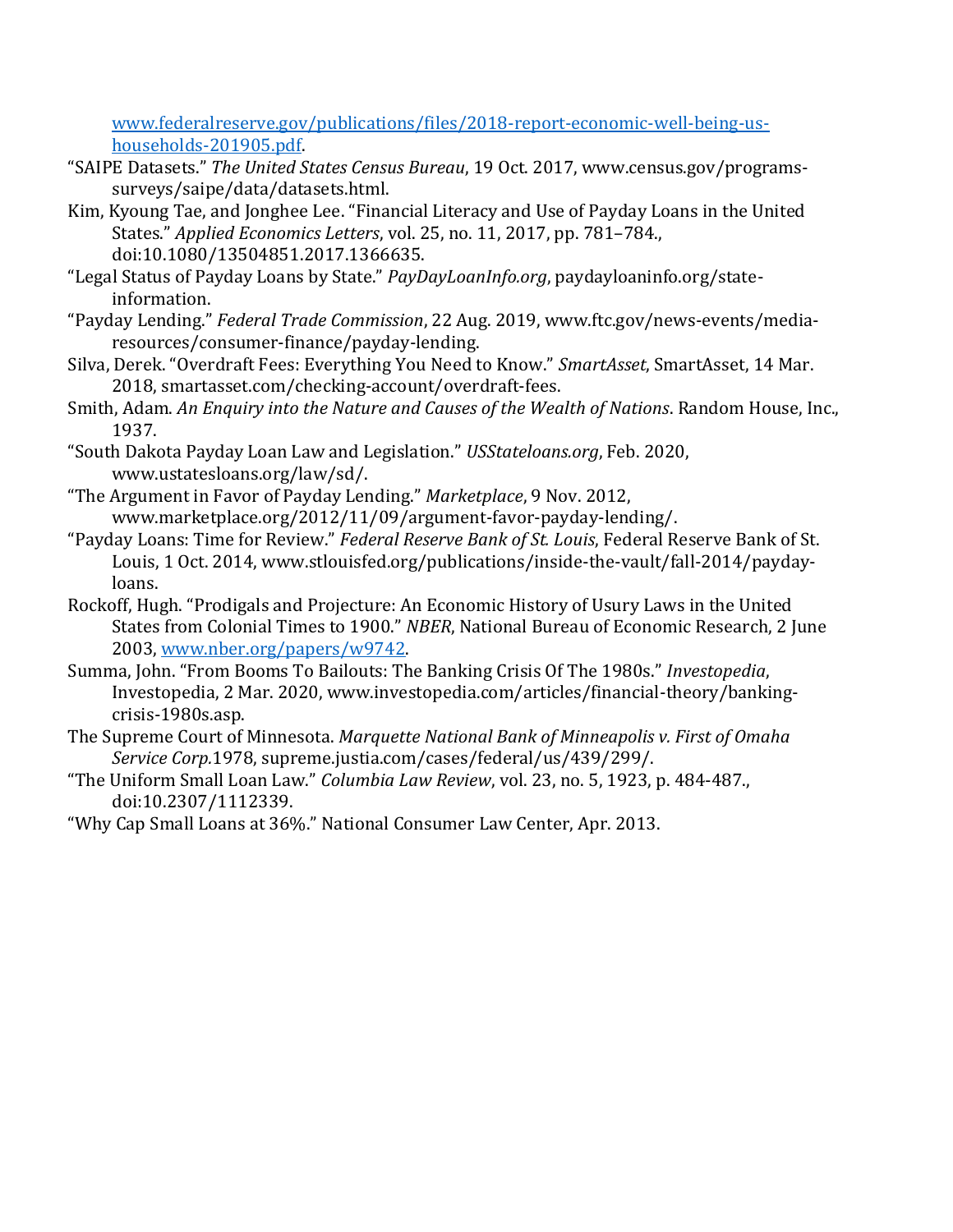

# **Completion and approval of Honors capstone project**

Wafa Hakim Orman <who0001@uah.edu> Tue, May 5, 2020 at 8:27 PM Reply-To: wafa.orman@uah.edu To: William Wilkerson <wilkerw@uah.edu>, David Cook <dac0010@uah.edu>, Jordan Haney <jlh0070@uah.edu>, Xuejing Xing <xx0001@uah.edu>

Bill and David,

I approve Jordan Haney's final Honors Capstone project. I've attached my signed version.

Best regards, Wafa Orman.

-- Wafa Hakim Orman, PhD Associate Dean College of Business | UAH t 256.824.5674 | c 256.756.7639 [uah.edu/business](http://www.uah.edu/business)

**Payday Loans Cover Page-converted\_Haney.pdf** 176K